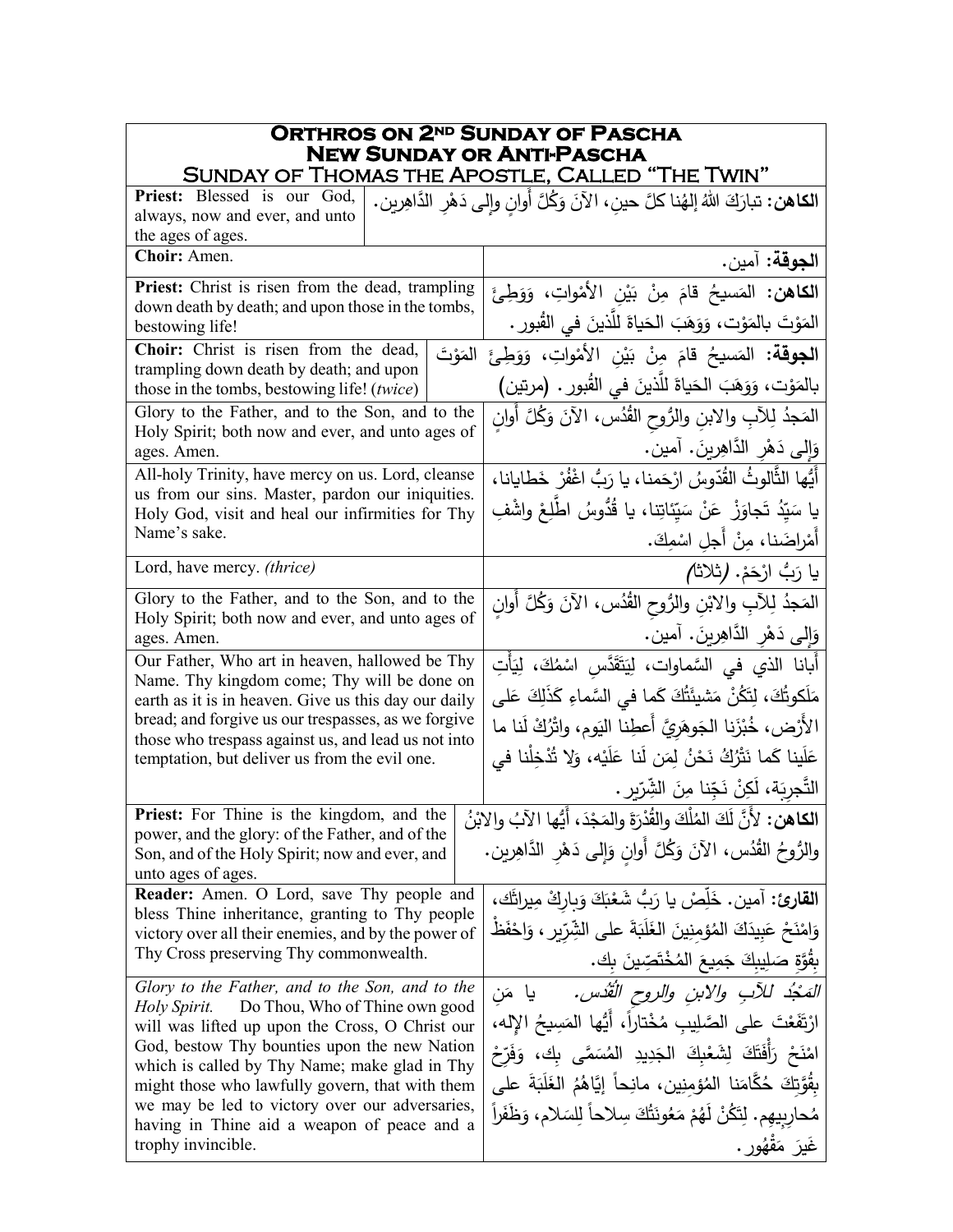| Both now and ever, and unto ages of ages. Amen.<br>O Champion dread, who cannot be put to<br>confusion, despise not our petitions, O Good and<br>All-praised Theotokos; establish the way of the<br>Orthodox; save those who have been called upon<br>to govern us, leading us to that victory which is<br>from heaven, for thou art she who gavest birth to<br>God, and alone art blessed.                                                                          |  | الآنَ وكلَّ أوانِ وإلى دهرِ الداهرينِ. آمينِ.    أَيَّتُها<br>الشَّفِيعَةُ الرَّهيبَةُ غَيرُ المَخْذُولةِ، يا والِدَةَ الإِلهِ الكُلِّيَّةَ<br>التَّسْبِيح، لا تُعْرِضِي يا صالِحَةُ عَنْ تَوَسُّلاتِنا، بَلْ<br>وَطِّدِي سِيرَةَ المُسْتَقِيمِى الرَّأْيِ، وَخَلِّصِى الَّذِينَ<br>أَمَرْتِ أَنْ يَتَمَلَّكُوا، وَامْنَحِيهِم الْغَلَبَةَ مِنَ السَّماء، بِما<br>أَنَّكِ وَلَدْتِ الإِلهَ، أَيَّتُها المُبارَكَةُ وَحْذَكِ. |                                                                                                                                                                                                                                                                                                                                                                                                             |
|----------------------------------------------------------------------------------------------------------------------------------------------------------------------------------------------------------------------------------------------------------------------------------------------------------------------------------------------------------------------------------------------------------------------------------------------------------------------|--|------------------------------------------------------------------------------------------------------------------------------------------------------------------------------------------------------------------------------------------------------------------------------------------------------------------------------------------------------------------------------------------------------------------------------|-------------------------------------------------------------------------------------------------------------------------------------------------------------------------------------------------------------------------------------------------------------------------------------------------------------------------------------------------------------------------------------------------------------|
|                                                                                                                                                                                                                                                                                                                                                                                                                                                                      |  | <b>LITANY</b>                                                                                                                                                                                                                                                                                                                                                                                                                |                                                                                                                                                                                                                                                                                                                                                                                                             |
| Priest: Have mercy on us, O God, according to<br>Thy great goodness, we pray Thee, hear us and<br>have mercy.                                                                                                                                                                                                                                                                                                                                                        |  |                                                                                                                                                                                                                                                                                                                                                                                                                              | ا <b>لكاهن:</b> إِرْحَمْنا يا اللهُ بِعَظِيمِ رَحْمَتِكَ، نَطْلُبُ إِلَيكَ<br>فَاسْتَجِبْ وَارْحَمْ.                                                                                                                                                                                                                                                                                                        |
| Choir: Lord, have mercy. (thrice)                                                                                                                                                                                                                                                                                                                                                                                                                                    |  |                                                                                                                                                                                                                                                                                                                                                                                                                              | الجوقة: يا رَبُّ ارْحَم. (ثلاثاً)                                                                                                                                                                                                                                                                                                                                                                           |
| Priest: Again we pray for<br>all pious and Orthodox<br>Christians.                                                                                                                                                                                                                                                                                                                                                                                                   |  |                                                                                                                                                                                                                                                                                                                                                                                                                              | ا <b>لكاهن:</b> وَأَيضاً نَطْلُبُ مِنْ أَجْلِ المَسِيحِيِّينَ الحَسَنِي العِبادَةِ الأَرثوذُكسِيِّين.                                                                                                                                                                                                                                                                                                       |
| Choir: Lord, have mercy. (thrice)                                                                                                                                                                                                                                                                                                                                                                                                                                    |  |                                                                                                                                                                                                                                                                                                                                                                                                                              | ا <b>لجوقة:</b> يا رَبُّ ارْحَم. (ثلاثاً <i>)</i>                                                                                                                                                                                                                                                                                                                                                           |
| Priest: Again we pray for our Father and                                                                                                                                                                                                                                                                                                                                                                                                                             |  |                                                                                                                                                                                                                                                                                                                                                                                                                              | الكاهن: وَأَيضاً نَطْلُبُ مِنْ أَجْلِ أَبِينا ومِتْروبولِيتِنا (فُلان)                                                                                                                                                                                                                                                                                                                                      |
| Metropolitan ______, our Bishop<br>and all our brotherhood in Christ.                                                                                                                                                                                                                                                                                                                                                                                                |  |                                                                                                                                                                                                                                                                                                                                                                                                                              | ورَئِيسِ كَهَنَتِنا (فُلان)، وَكُلِّ إِخْوَتِنا في المَسِيح.                                                                                                                                                                                                                                                                                                                                                |
| <b>Choir:</b> Lord, have mercy. <i>(thrice)</i>                                                                                                                                                                                                                                                                                                                                                                                                                      |  |                                                                                                                                                                                                                                                                                                                                                                                                                              | ا <b>لجوقة:</b> يا رَبُّ ارْحَم. (تْلاثاً <i>)</i>                                                                                                                                                                                                                                                                                                                                                          |
| Priest: For Thou art a merciful God, and lovest<br>mankind, and unto thee do we ascribe glory to the<br>Father, and to the Son, and to the Holy Spirit: now                                                                                                                                                                                                                                                                                                          |  | ا <b>لكاهن:</b> لأَنَّكَ إِلهٌ رَحِيمٌ وَمُحِبٌّ لِلبَشَرِ ، وَلَكَ نُرْسِلُ<br>المَجْدَ أَيُّها الآبُ وَالإِبْنُ وَالرُّوحُ الْقُدُسِ، الآنَ وَكُلَّ                                                                                                                                                                                                                                                                        |                                                                                                                                                                                                                                                                                                                                                                                                             |
| and ever, and unto ages of ages.                                                                                                                                                                                                                                                                                                                                                                                                                                     |  | أُوانِ وَإِلَى دَهْرِ الدَّاهِرِينِ.                                                                                                                                                                                                                                                                                                                                                                                         |                                                                                                                                                                                                                                                                                                                                                                                                             |
| Choir: Amen. Bless, father, in the Name of the<br>Lord.                                                                                                                                                                                                                                                                                                                                                                                                              |  | ا <b>لجوقة:</b> آمين، بِاسْمِ الزَّبِّ بارِكْ يا أب.                                                                                                                                                                                                                                                                                                                                                                         |                                                                                                                                                                                                                                                                                                                                                                                                             |
| <b>Priest:</b> Glory to the<br>Holy,<br>Consubstantial, Life-giving<br>and<br>Undivided Trinity, always, now and<br>ever, and unto ages of ages                                                                                                                                                                                                                                                                                                                      |  | ا <b>لكاهن:</b> المَجدُ لِلثالُوثِ القُدُّوسِ، الواحِدِ في الجَوْهَرِ ، المُحْيي،<br>غَيرِ المُنْقَسِم، كُلَّ حِين، الآنَ وَكُلَّ أُوانٍ وَإِلى دَهْرِ الدَّاهِرِين.                                                                                                                                                                                                                                                         |                                                                                                                                                                                                                                                                                                                                                                                                             |
| Choir: Amen.                                                                                                                                                                                                                                                                                                                                                                                                                                                         |  |                                                                                                                                                                                                                                                                                                                                                                                                                              | ا <b>لجوقة:</b> آمين.                                                                                                                                                                                                                                                                                                                                                                                       |
| Glory to God in the highest, and on earth peace,<br>and good will toward men. (thrice)<br>O Lord, open Thou my lips, and my mouth shall                                                                                                                                                                                                                                                                                                                              |  | المَجْدُ للهِ في الْعُلِّي، وَعَلِّي الأَرْضِ الشَّلامِ، وَفِي<br>النّاس المَسَرّة. <i>(ثلاثاً)</i>                                                                                                                                                                                                                                                                                                                          |                                                                                                                                                                                                                                                                                                                                                                                                             |
| show forth Thy praise. (twice)                                                                                                                                                                                                                                                                                                                                                                                                                                       |  | يا رَبُّ افْتَحْ شَفَتَيَّ فَيُخْبِرَ فَمِي بِتَسْبِحَتِكَ. (مَرَّتَيْنِ)                                                                                                                                                                                                                                                                                                                                                    |                                                                                                                                                                                                                                                                                                                                                                                                             |
| <b>PSALM3</b>                                                                                                                                                                                                                                                                                                                                                                                                                                                        |  |                                                                                                                                                                                                                                                                                                                                                                                                                              |                                                                                                                                                                                                                                                                                                                                                                                                             |
| O Lord, why are they multiplied that afflict me?<br>Many rise up against me. Many say unto my<br>soul: There is no salvation for him in his God.<br>But Thou, O Lord, art my helper, my glory, and<br>the lifter up of my head. I cried unto the Lord<br>with my voice, and He heard me out of His holy<br>mountain. I laid me down and slept; I awoke, for<br>the Lord will help me. I will not be afraid of ten<br>thousands of people that set themselves against |  |                                                                                                                                                                                                                                                                                                                                                                                                                              | يا رَبُّ لِماذا كَثَّرَ الَّذِينَ يُحْزِنُونَنِي؟ كَثيرونَ قاموا<br>عَلَيِّ. كَثيرونَ يَقولونَ لِنَفْسي لا خَلاصَ لَهُ بِإِلْهه.<br>وأَنْتَ يا رَبُّ، ناصِرِي وَمَجْدِي وَرافِعُ رأسي. بِصَوْتِي<br>إِلَى الرَّبِّ صَرَخْتُ، فَأَجابَنِي مِنْ جَبَلِ قُدْسِه. أَنا<br>رَقَدْتُ ونِمْتُ ثُمَّ قُمْتُ، لأَنَّ الرَّبَّ يَنصُرُنِي. فَلا أَخافُ<br>مِن رِبْواتِ الشَّعبِ المُحيطينَ بي، المُتوازريِنَ عَلَيَّ. |
| me round about. Arise, O Lord, save me, O my                                                                                                                                                                                                                                                                                                                                                                                                                         |  |                                                                                                                                                                                                                                                                                                                                                                                                                              |                                                                                                                                                                                                                                                                                                                                                                                                             |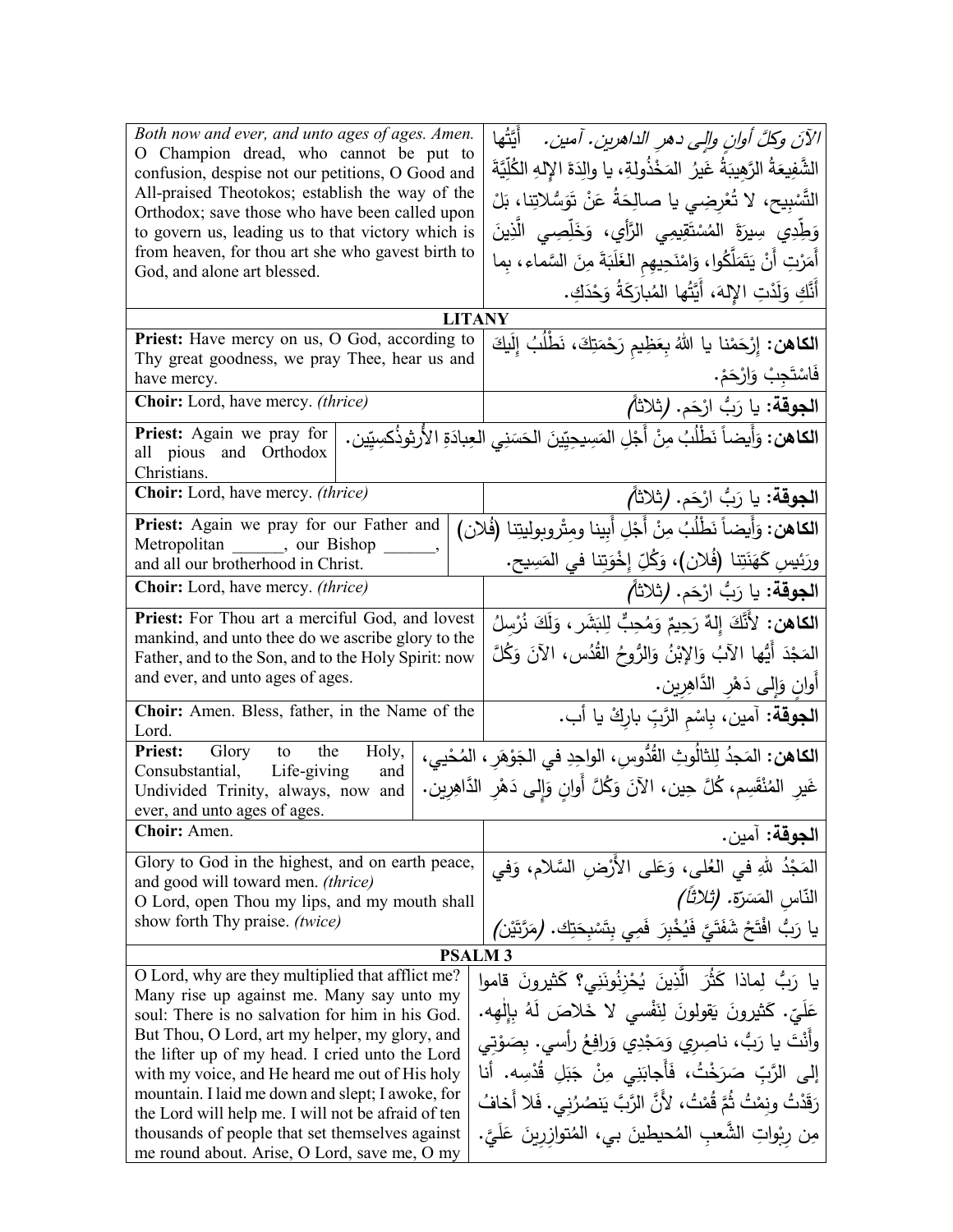| God, for Thou hast smitten all who without                                                               | قُمْ يا رَبُّ، خَلِّصْنِي يا إِلٰهِي، فَإِنَّكَ ضَرَبْتَ كُلَّ مَنْ     |
|----------------------------------------------------------------------------------------------------------|-------------------------------------------------------------------------|
| cause are mine enemies; the teeth of sinners hast                                                        | يُعادِيني باطِلاً، وَسَحَقْتَ أَسْنانَ الخَطَأة. لِلرَّبِّ              |
| Thou broken. Salvation is of the Lord, and Thy<br>blessing is upon Thy people.                           |                                                                         |
| I laid me down and slept; I awoke, for the                                                               | الخَلاصُ وعلى شَعْبِكَ بَرَكَتُك.                                       |
| Lord will help me.                                                                                       | أَنا رَقَدْتُ وَنِمْتُ ثُمَّ قُمْتُ، لأَنَّ الرَّبَّ يَنْصُرُني.        |
|                                                                                                          | <b>PSALM 37</b>                                                         |
| O Lord, rebuke me not in Thine anger, nor chasten                                                        | يا رَبُّ، لا بِغَضَبِكَ تُوَبِّخْني، ولا بِرِجْزِكَ تُؤَدِّبْني.        |
| me in Thy wrath. For Thine arrows are fastened in<br>me, and Thou hast laid Thy hand heavily upon me.    | فَإِنَّ سِهامَكَ قد نَشَبَتْ فِيَّ، وَمَكَّنْتَ عليَّ يَدَك. لَيْسَ     |
| There is no healing in my flesh in the face of Thy                                                       |                                                                         |
| wrath; and there is no peace in my bones in the                                                          | لِجَسَدِي شِفاءٌ مِنْ وَجْهِ غَضَبِكَ، وَلا سَلامَةٌ في                 |
| face of my sins. For mine iniquities are risen                                                           | عِظامي مِنْ وَجْهِ خَطايايِ. لأَنَّ آثامي قَدْ تَعالَتْ                 |
| higher than my head; as a heavy burden have they<br>pressed heavily upon me. My bruises are become       | فَوقَ رَأْسي، كَحِمْلٍ ثَقيلٍ قَدْ ثَقُلَتْ عَلَيَّ. قَدْ أَنْتَنَتْ    |
| noisome and corrupt in the face of my folly. I have                                                      | وقاحَتْ جِراحاتي مِنْ قِبَلِ جَهالَتي. شَقِيتُ وَانْحَنَيْتُ            |
| been wretched and utterly bowed down until the<br>end; all the day long I went with downcast face.       | إلى الغايَةِ، والنَّهارَ كُلَّهُ مَشَيْتُ عابساً. لأَنَّ مَتْنَيَّ      |
| For my loins are filled with mocking, and there is                                                       | قَدِ امْتَلَأَ مَهازِئَ ولَيْسَ لِجَسَدِي شِفاء. شَقِيتُ                |
| no healing in my flesh. I am afflicted and humbled<br>exceedingly, I have roared from the groaning of    | وَاتَّضَعْتُ جِدّاً، وَكُنْتُ أَئِنُّ مِنْ تَنَهُّدِ قَلْبِي. يا رَبُّ، |
| my heart. O Lord, before Thee is all my desire,                                                          | إِنَّ بُغْيَتِي كُلُّها أَمامَكَ، وتَنَهُّدِي لَمْ يَخْفَ عَنْك. قَدِ   |
| and my groaning is not hid from Thee. My heart<br>is troubled, my strength hath failed me; and the       | اضْطَرَبَ قَلْبِي وَفارَقَتْنِي قُوَّتِي، وَنُورُ  عَيْنَيَّ  أَيْضاً   |
| light of mine eyes, even this is not with me. My                                                         | لَمْ يَبْقَ مَعي. أَصْدِقائي وأَقْرِبائي دَنَوْا مِنِّي وَوَقَفُوا      |
| friends and my neighbors drew nigh over against                                                          |                                                                         |
| me and stood, and my nearest of kin stood afar off.<br>And they that sought after my soul used violence; | لَدَيَّ، وَجِنْسِي وَقَفَ مِنِّي بَعِيداً. وَأَجْهَدَنِي الَّذِينَ      |
| and they that sought evils for me spake vain                                                             | يَطْلُبُونَ نَفْسِى، وَالمُلْتَمِسُونَ لِيَ الشَّرَّ تَكَلَّمُوا        |
| things, and craftiness all the day long did they                                                         | بِالْبِاطِل، وَغُشُوشاً طُولَ النَّهارِ دَرَسُوا. أمّا أنا              |
| meditate. But as for me, like a deaf man I heard<br>them not, and was as a speechless man that           | فَكَأْصَمَّ لا يَسْمَعُ، وَكَأَخْرَسَ لا يَفْتَحُ فاه. وصِرْتُ          |
| openeth not his mouth. And I became as a man                                                             | كَإِنْسانٍ لا يَسْمَعُ ولا في فَمِهِ تَبْكِيتٌ. لأَنِّي عَلَيْكَ،       |
| that heareth not, and that hath in his mouth no<br>reproofs. For in Thee have I hoped, O Lord; Thou      | يا رَبُ، تَوَكَّلتُ، أَنْتَ تَستَجِيبُ لي يا رَبّي وإلهي.               |
| wilt hearken unto me, O Lord my God. For I said:<br>Let never mine enemies rejoice over me; yea,         | لأُنِّي قُلتُ لا يَشْمَتْ بي أعدائي، وعِنْدَما زَلِّتْ                  |
| when my feet were shaken, those men spake                                                                | قَدَمايَ عَظَّمُوا عَلَيَّ الكَلام. لأَنِّي أنا لِلْضَرْبِ              |
| boastful words against me. For I am ready for<br>scourges, and my sorrow is continually before me.       | مُسْتَعِدٌّ ، وَوَجَعِي لَدَيَّ في كُلِّ حِين. لأَنِّي أَنا أُخْبِرُ    |
| For I will declare mine iniquity, and I will take                                                        | بِإِثْمِي، وَأَهتَمُ مِنْ أَجْلِ خَطِيئتي. أَمّا أَعْدائى               |
| heed concerning my sin. But mine enemies live<br>and are made stronger than I, and they that hated       | فَأَحياءُ، وَهُمْ أَشَدٌ مِنِّي، وقَدْ كَثُرَ  الَّذِينَ يُبْغِضونَنِي  |
| me unjustly are multiplied. They that render me                                                          | ظُلْماً، الَّذِينَ جازَوِنِي بَدَلَ الْخَيرِ شَرّاً، مَحَلُوا بِيُ      |
| evil for good slandered me, because I pursued<br>goodness. Forsake me not, O Lord my God, depart         | لأجلِ ابْتِغائي الصَّلاحِ. فَلا تُهْمِلْني يا رَبِّي وَالْهِي           |
| not from me. Be attentive unto my help, O Lord                                                           | ولا تَتَباعَدْ عَنِّي. أَسْرِعْ إِلَى مَعُونَتي                         |
| of my salvation.<br>Forsake me not, O Lord my God, depart not from                                       | خَلاصى.                                                                 |
| me. Be attentive unto my help, O Lord of my                                                              | فَلا تُهْمِلني يا رَبِّي وَإِلْهِي ولا تَتَباعَدْ عَنِّي.               |
| salvation.                                                                                               | إلى مَعُونَتي يا رَبَّ خَلاصي.                                          |
|                                                                                                          |                                                                         |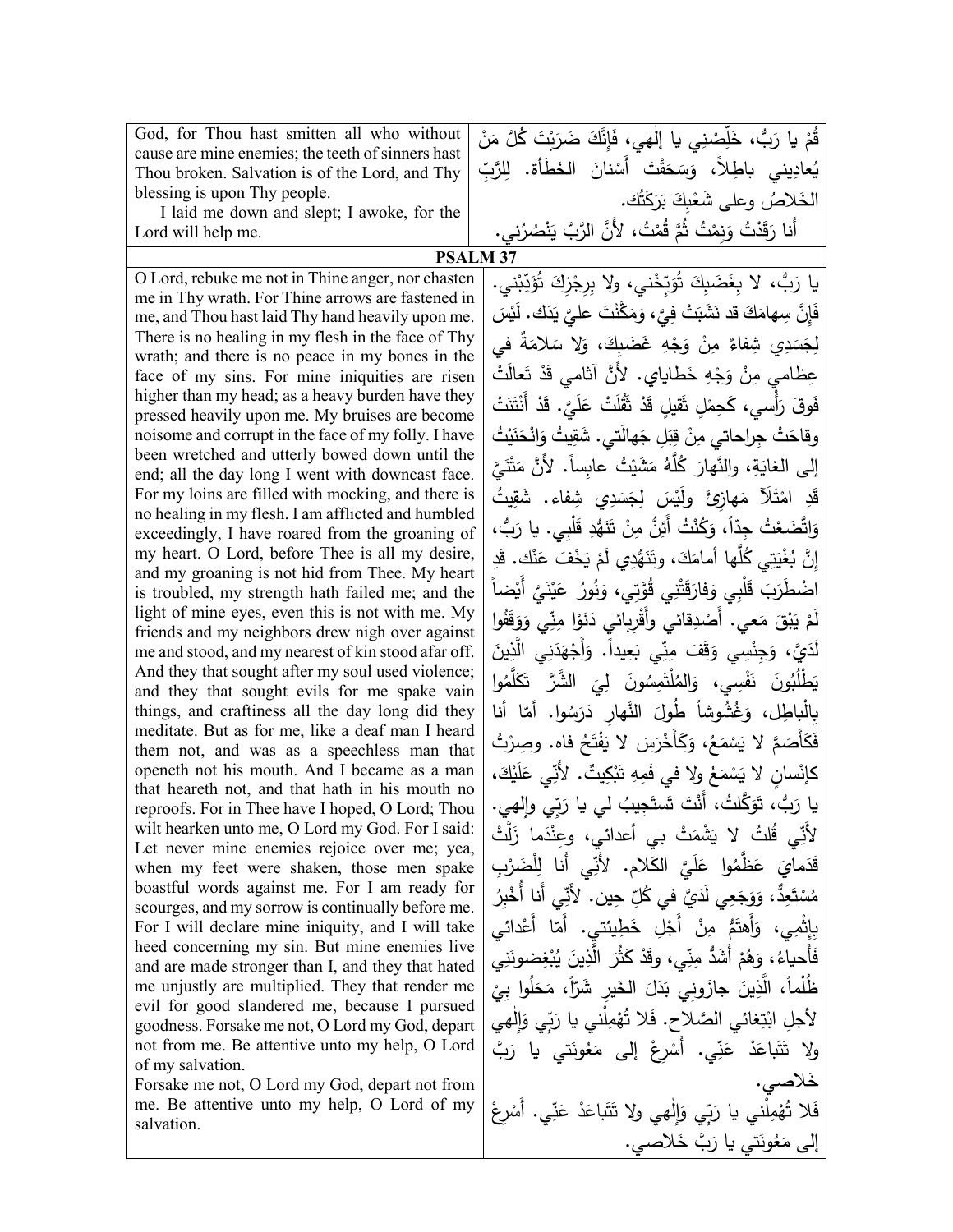| <b>PSALM 62</b>                                                                                         |                                                                         |
|---------------------------------------------------------------------------------------------------------|-------------------------------------------------------------------------|
| O God, my God, unto Thee I rise early at dawn.                                                          | يا أَللهُ إلْهِي إِلَيْكَ أَبْتَكِرٍ . عَطِشَتْ إِلَيكَ نَفْسِي،        |
| My soul hath thirsted for Thee; how often hath my                                                       | وَاشْتاقَ إِلَيْكَ جَسَديٍ، في أَرْضٍ بَرّيَّةٍ وَغَيرٍ مَسْلُوكَةٍ     |
| flesh longed after Thee in a land barren and<br>untrodden and unwatered. So in the sanctuary            |                                                                         |
| have I appeared before Thee to see Thy power and                                                        | وَعادِمَةِ الماء . هٰكذا ظَهَرْتُ لَكَ فـى الفُّدْسِ لأَعايِنَ          |
| Thy glory, For Thy mercy is better than lives; my                                                       | قُوَّتَكَ وَمَجْدَكَ. لأَنَّ رَحْمَتَكَ أَفْضَلُ مِنَ الْحَياةِ،        |
| lips shall praise Thee. So shall I bless Thee in my                                                     | وَشَفَتَىَّ شُبَحانِك. هٰكذا أَباركُكَ في حَياتي وَبِاسْمِكَ            |
| life, and in Thy name will I lift up my hands. As                                                       |                                                                         |
| with marrow and fatness let my soul be filled, and                                                      | أَرْفَعُ يَدَيَّ، فَتَمْتَلِئُ نَفْسِي كَما مِنْ شَحْمٍ ودَسَمٍ،        |
| with lips rejoicing shall my mouth praise Thee. If<br>I remembered Thee on my bed, at the dawn I        | وَبِشِفاهِ الإِبْتِهاج يُسَبِّحُكَ فَمي. إذا ذَكَرْتُكَ على             |
| meditated on Thee. For Thou art become my                                                               | فِراشِي، هَذَنْتُ بِكَ في الأَسْحارِ ، لأَنَّكَ صِرْتَ لِي              |
| helper; in the shelter of Thy wings will I rejoice.                                                     | عَوْناً وَبِظِلِّ جَناحَيْكَ أَسْتَتِرٍ . إِلْتَصَقَتْ نَفْسِى بِكَ،    |
| My soul hath cleaved after Thee; Thy right hand<br>hath been quick to help me. But as for these, in     |                                                                         |
| vain have they sought after my soul; they shall go                                                      | وَإِيَّايَ عَضَدَتْ يَمِينُك. أَمّا الَّذِينَ يَطْلُبُونَ نَفسى         |
| into the nethermost parts of the earth, they shall be                                                   | باطِلاً، فَسَيَدْخُلُونَ في أسافِلِ الأَرْضِ، وَيُدْفَعُونَ             |
| surrendered unto the edge of the sword; portions<br>for foxes shall they be. But the king shall be glad | إلى أَيدِي السُّيوفِ، وَيَكُونُونَ أَنْصِبَةً لِلْثَعالَبِ. أَمّا       |
| in God, everyone shall be praised that sweareth by                                                      | المَلِكُ فيُسَرُّ بالله، وَبُمتَدَحُ كُلُّ مَنْ يَحْلِفُ بِهِ، لأَنَّهُ |
| Him; for the mouth of them is stopped that speak<br>unjust things.                                      | قَدْ سُدَّتْ أَفْواهُ الْمُتَكَلِّمِينَ بِالظَّلْمِ.                    |
| At the dawn I meditated on Thee. For Thou art                                                           | هَذَذْتُ بِكَ في الأَسْحارِ لأَنَّكَ صِرْتَ لِى عَوْناً،                |
| become my helper; in the shelter of Thy wings<br>will I rejoice. My soul hath cleaved after Thee;       | وَبِظِلِّ جَناحَيكَ أَسْتَتِرٍ . إِلْتَصَقَتْ نَفْسِي بِكَ، وَإِيَّايَ  |
| Thy right hand hath been quick to help me.                                                              | عَضَدَتْ يَمِينُك.                                                      |
| Glory to the Father, and to the Son, and to the                                                         |                                                                         |
| Holy Spirit; both now and ever, and unto ages of                                                        | المَجْدُ لِلآبِ وَالاِبْنِ وَالرُّوحِ القُدُسِ، الآنَ وَكُلَّ أَوَانٍ،  |
| ages. Amen.                                                                                             | وَإِلَى دَهْرِ الدَّاهِرِينَ، آمين.                                     |
| Alleluia, Alleluia, Alleluia. Glory to Thee, O God.<br>(THRICE)                                         | هَلِلوبِيا، هَلِلوبِيا، هَلِلوبِيا، المَجْدُ لَكَ يا الله.(ثلاثاً)      |
| Lord, have mercy. (THRICE)                                                                              | يا رَبُّ ارْحَم. (ثلاثاً)                                               |
| Glory to the Father, and to the Son, and to the                                                         | المَجْد للِآبِ والإبنِ والرُّوحِ القُدْسِ.                              |
| Holy Spirit.<br><b>PSALM 87</b>                                                                         |                                                                         |
| Both now and ever, and unto ages of ages. Amen.                                                         |                                                                         |
| O Lord God of my salvation, by day have I cried                                                         | الآنَ وكلَّ أوانِ، والِي دَمُرِ الذَّاهرينِ. آمين.                      |
| and by night before Thee. Let my prayer come                                                            | يا رَبُّ إلٰهَ خلاصي، في النَّهارِ صَرَخْتُ وفي اللَّيلِ                |
| before Thee, bow down Thine ear unto my                                                                 | أمامَكَ، فَلْتَدْخُلْ قُدَّامَكَ صَلاتي، أَمِلْ أَذُنَكَ إلى            |
| supplication, for filled with evils is my soul, and<br>my life unto Hades hath drawn nigh. I am counted | طَٰلِبَتِي، فَقَدِ امْتَلَأَتْ مِنَ الشُّرُورِ نَفسى، وَذَنَتْ مِنَ     |
| with them that go down into the pit; I am become                                                        | الجَحيم حَياتي. حُسِبْتُ مَعَ المُنْحَدِرِينَ في الجُبِّ،               |
| as a man without help, free among the dead, like<br>the bodies of the slain that sleep in the grave,    | صِرْتُ مِثْلَ إِنْسانٍ لَيْسَ لَهُ مُعِينٌ، مَطْرُوحاً بَيْنَ           |
| whom Thou rememberest no more, and they are                                                             |                                                                         |
| cut off from Thy hand. They laid me in the lowest                                                       | الأَمْواتِ مِثْلَ القَتْلى الرَّاقدِينَ في القُبُورِ ، الَّذِينَ لا     |
| pit, in darkness and in the shadow of death.<br>Against me is Thine anger made strong, and all          | تَذْكُرُهُمْ أَيْضاً، وَهُمْ مِنْ يَدِكَ مُقْصَوْن. جَعَلُوني في        |
| Thy billows hast Thou brought upon me. Thou                                                             | جُبِّ أَسْفَلِ السَّافِلِين، في ظُلُماتِ المَوْتِ وَظِلالِه.            |
| hast removed my friends afar from me; they have<br>made me an abomination unto themselves. I have       | عَلَيَّ اسْتَقَرَّ  غَضَبُكَ، وَجَمِيعُ أَهْوالِكَ أَجَزْتَها عَلَيَّ.  |
|                                                                                                         |                                                                         |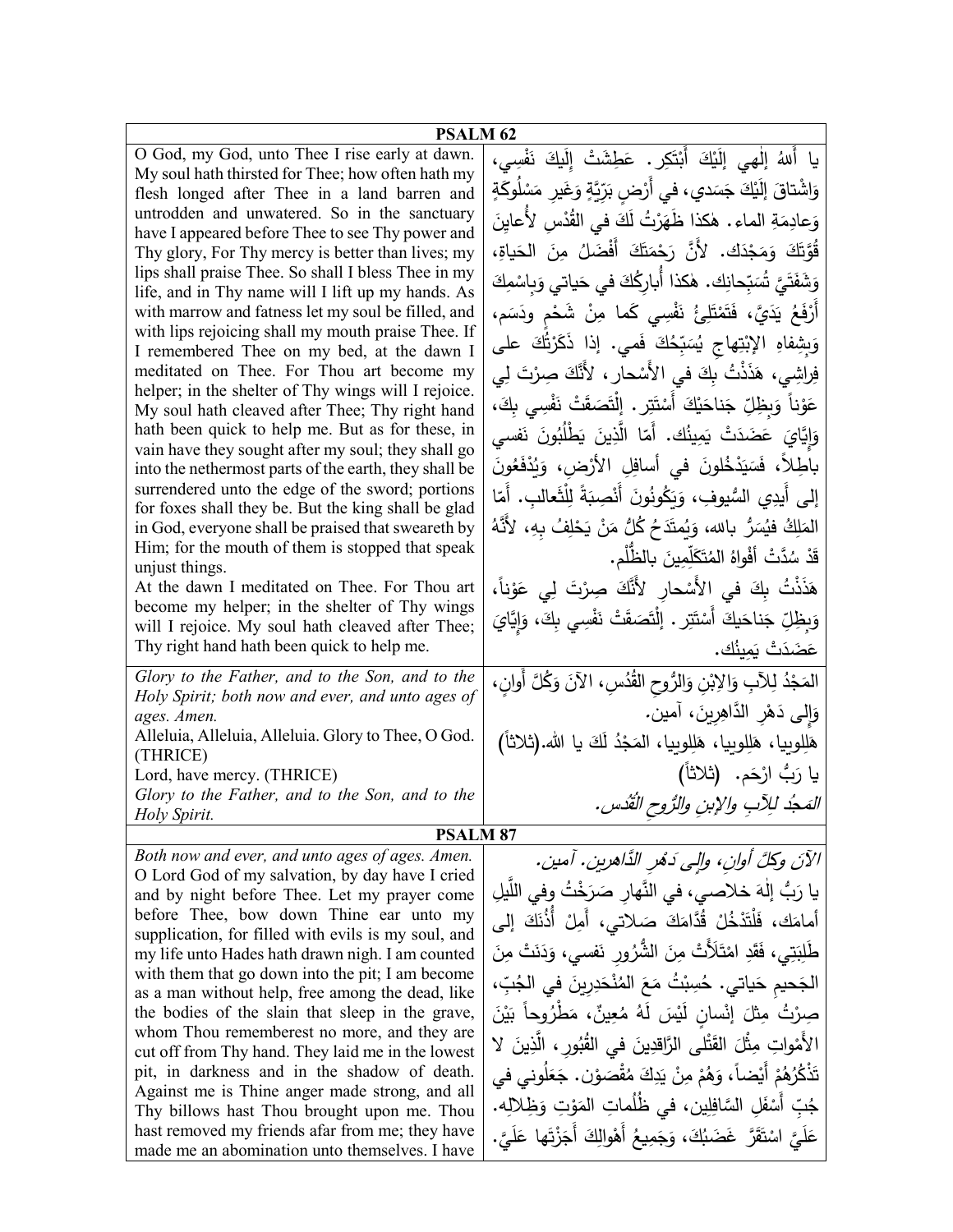| been delivered up, and have not come forth; mine                                                         | أَبْعَدْتَ عَنِّي مَعارِفِي، جَعَلُونِي لَهُمْ رَجاسَةً. قَدْ                                                                          |
|----------------------------------------------------------------------------------------------------------|----------------------------------------------------------------------------------------------------------------------------------------|
| eyes are grown weak from poverty. I have cried                                                           |                                                                                                                                        |
| unto Thee, O Lord, the whole day long; I have                                                            | أَسْلِمْتُ وَما خَرَجْتُ، وَعَيْنايَ ضَعُفَتا مِنَ المَسْكَنةِ.                                                                        |
| stretched out my hands unto Thee. Nay, for the<br>dead wilt Thou work wonders? Or shall                  | صَرَخْتُ إليْكَ، يا رَبُّ، النَّهارَ كُلَّهُ وإلَيْكَ بَسَطْتُ                                                                         |
| physicians raise them up that they may give                                                              | يَدَيَّ . أَلَعَلَّكَ لِلأَمواتِ تَصنَعُ العَجائِبَ؟ أم الأَطِبَّاءُ                                                                   |
| thanks unto Thee? Nay, shall any in the grave tell                                                       | يُقِيمُونَهُمْ، فَيَعْتَرِفُونَ لَكَ؟ هَلْ يُحَدِّثُ أَحَدٌ فـى القَبْرِ                                                               |
| of Thy mercy, and of Thy truth in that destruction?                                                      |                                                                                                                                        |
| Nay, shall Thy wonders be known in that                                                                  | برَحْمَتِكَ، وفي الهَلاكِ بحَقِّكَ؟ هَلْ تُعْرَفُ في                                                                                   |
| darkness, and Thy righteousness in that land that<br>is forgotten? But as for me, unto Thee, O Lord,     | الظُّلْمَةِ عَجائِبُكَ، وَعَذْلُكَ في أَرْضٍ مَنْسِيَّةٌ؟ وأنا                                                                         |
| have I cried; and in the morning shall my prayer                                                         | إلنْكَ، يا رَبُّ، صَرَخْتُ فَتَبْلَغُكَ في الغَداةِ صَلاتي.                                                                            |
| come before Thee. Wherefore, O Lord, dost Thou<br>cast off my soul and turnest Thy face away from        | لِماذا، يا رَبُّ، ثُقْصِي نَفْسى وَتَصْرِفُ وَجْهَكَ عَنِّي؟                                                                           |
| me? A poor man am I, and in troubles from my                                                             | فَقِيرٌ أنا، وفي الشَّقاءِ مُنذُ شَبابي، وحينَ ارْتَفَعْتُ                                                                             |
| youth; yea, having been exalted, I was humbled                                                           |                                                                                                                                        |
| and brought to distress. Thy furies have passed<br>upon me, and Thy terrors have sorely troubled me.     | اتَّضَعْتُ وَتَحَيَّرْت. عَلَيَّ جازَ رِجْزُكَ، وَمُفْزِعاتُكَ                                                                         |
| They came round about me like water, all the day                                                         | أَزْعَجَتْنِي. أَحاطَتْ بي كالماءِ، والنَّهارَ كُلَّهُ                                                                                 |
| long they compassed me about together. Thou                                                              | اكْتَنَفَتْنِي مَعاً. أَبْعَدْتَ عَنِّي الصَّدِيقَ وَالقَرِيبَ                                                                         |
| hast removed afar from me friend and neighbor,<br>and mine acquaintances because of my misery.           | وَمَعارِفِي مِنَ الشَّقاءِ.                                                                                                            |
| O Lord God of my salvation, by day have I cried                                                          | يا رَبُّ إلٰهَ خَلاصي، في النَّهارِ صَرَخْتُ وفي اللَّيلِ                                                                              |
| and by night before Thee. Let my prayer come                                                             | أمامَك، فَلْتَذْخُلْ قُدّامَكَ صَلاتي، أَمِلْ أَذُنَكَ إلى                                                                             |
| before Thee, bow down Thine ear unto my                                                                  |                                                                                                                                        |
| supplication.                                                                                            | طلِبَتِي.                                                                                                                              |
|                                                                                                          |                                                                                                                                        |
| PSALM <sub>102</sub>                                                                                     |                                                                                                                                        |
| Bless the Lord, O my soul, and all that is within                                                        | باركي يا نَفسى الرَّبَّ، وَيا جَمِيعَ ما في داخِلي                                                                                     |
| me bless His holy name. Bless the Lord, O my                                                             |                                                                                                                                        |
| soul, and forget not all that He hath done for thee,                                                     | اسْمَهُ الْقُدُّوس. بارِكِي يا نَفسي الرَّبَّ، ولا تَنسَيْ                                                                             |
| Who is gracious unto all thine iniquities, Who                                                           | جَمِيعَ مُكافَآتِه. الَّذي يَغْفِرُ جَمِيعَ آثامِكِ، الَّذي                                                                            |
| healeth all thine infirmities, Who redeemeth thy<br>life from corruption, Who crowneth thee with         | يَشْفى جَميعَ أَمْرِاضِكِ، الَّذي يُنَجِّى مِنَ الفَسادِ                                                                               |
| mercy and compassion, Who fulfilleth thy desire                                                          |                                                                                                                                        |
| with good things; thy youth shall be renewed as                                                          | حياتَكِ، الَّذي يُكَلِّلُكِ بالرَّحمَةِ وَالرَّأفة، الَّذي يُشْبِعُ                                                                    |
| the eagle's. The Lord performeth deeds of mercy,                                                         | بالخَيْراتِ شَهَواتِكِ، فَيَتَجَدَّدُ كَالنَّسْرِ شَبابُكِ. الرَّبُّ                                                                   |
| and executeth judgment for all them that are                                                             | صانِعُ الرَّحَماتِ والقَضاءِ لِجَميعِ المَظْلُومينِ. عَرَّفَ                                                                           |
| wronged. He hath made His ways known unto<br>Moses, unto the sons of Israel the things that He           |                                                                                                                                        |
| hath willed. Compassionate and merciful is the                                                           | مُوسى طُرُقَهُ، وَبَنِي إِسْرائيلَ مَشِيئاتِه. الرَّبُّ رَحِيمٌ                                                                        |
| Lord, long-suffering and plenteous in mercy; not                                                         | وَرَؤُوفٌ، طُوبِلُ الأَناةِ وَكَثِيرُ الرَّحْمَة، لَيْسَ إِلَى                                                                         |
| unto the end will He be angered; neither unto                                                            | الإِنْقِضاءِ يَسْخَطُ، ولا إلى الدَّهْرِ يَحْقِد. لا على                                                                               |
| eternity will He be wroth. Not according to our                                                          |                                                                                                                                        |
| iniquities hath He dealt with us, neither according<br>to our sins hath He rewarded us. For according to | حَسْبِ أَثَامِنَا صَنَعَ مَعَنا، ولا على حَسْبٍ خَطايانا                                                                               |
| the height of heaven from the earth, the Lord hath                                                       | جَازانا. لأَنَّهُ بِمِقْدارِ ارْتِفاعِ السَّماءِ عَنِ الأَرْضِ،                                                                        |
| made His mercy to prevail over them that fear                                                            | قَوَّى الرَّبُّ رَحْمَتَهُ على الَّذِينَ يَتَّقُونَهُ، وَبِمِقْدارِ بُعْدِ                                                             |
| Him. As far as the east is from the west, so far hath                                                    | الْمَشْرِقِ مِنَ الْمَغْرِبِ أَبْعَدَ عَنَّا سَيِّئَاتِنا. كَما يَتَرَأْفُ                                                             |
| He removed our iniquities from us. Like as a                                                             |                                                                                                                                        |
| father hath compassion upon his sons, so hath the<br>Lord had compassion upon them that fear Him;        | الأَبُ بِالْبَنِينِ، يَتَرَأَفُ الرَّبُّ بِخائفيه، لأَنَّهُ عَرَفَ<br>جَبْلَتَنا وَذَكَرَ أَنَّنا تُرابٌ نَحْنُ. الإِنْسانُ كَالغُشْبِ |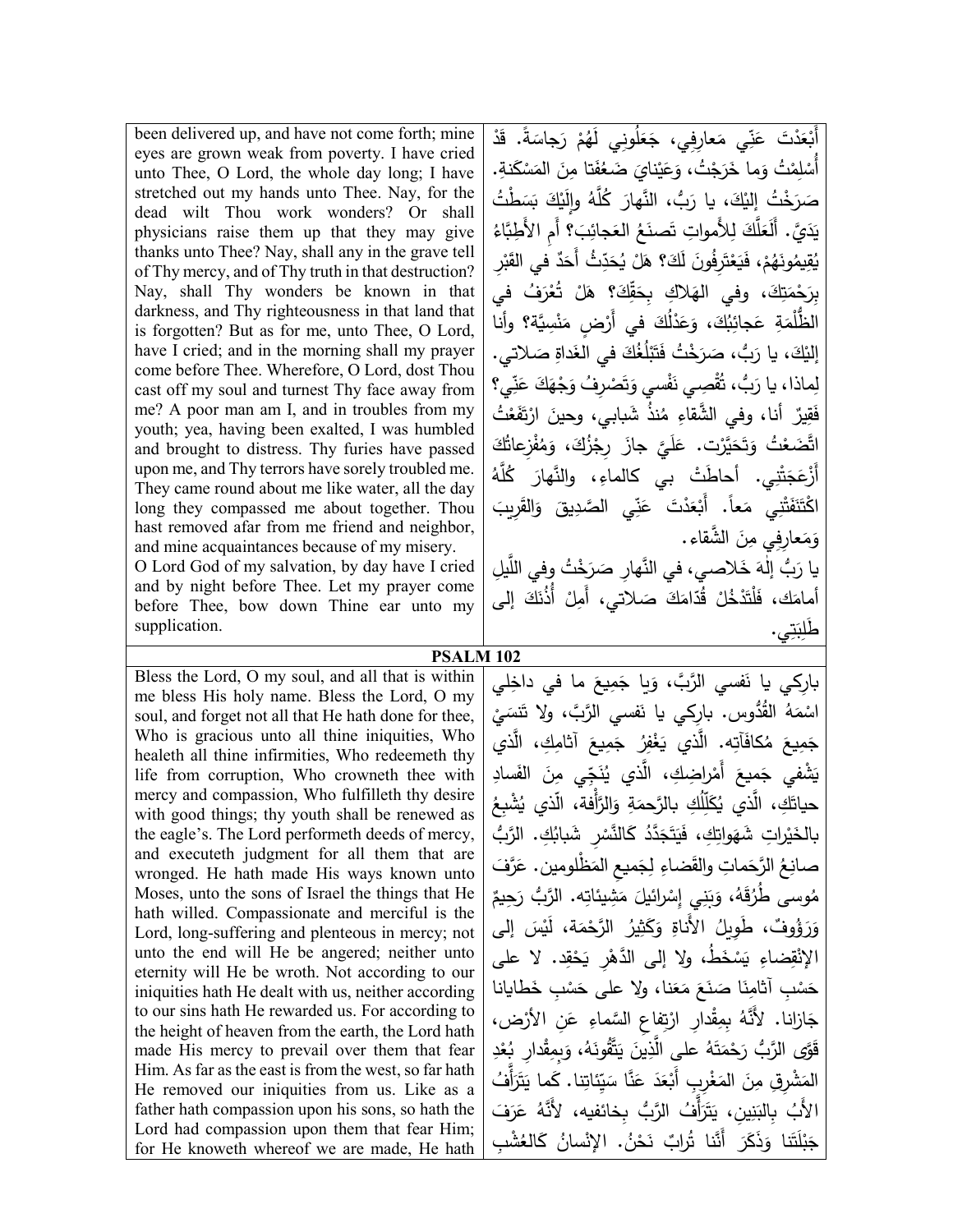remembered that we are dust. As for man, his days are as the grass; as a flower of the field, so shall he blossom forth. For when the wind is passed over it, then it shall be gone, and no longer will it know the place thereof. But the mercy of the Lord is from eternity, even unto eternity, upon them that fear Him. And His righteousness is upon sons of sons, upon them that keep His testament and remember His commandments to do them. The Lord in heaven hath prepared His throne, and His kingdom ruleth over all. Bless the Lord, all ye His angels, mighty in strength, that perform His word, to hear the voice of His words. Bless the Lord, all ye His hosts, His ministers that do His will. Bless the Lord, all ye His works, in every place of His dominion. Bless the Lord, O my soul. In every place of His dominion, bless the Lord, O

my soul.

O Lord, hear my prayer, give ear unto my supplication in Thy truth; hearken unto me in Thy righteousness. And enter not into judgment with Thy servant, for in Thy sight shall no man living be justified. For the enemy hath persecuted my soul; he hath humbled my life down to the earth. He hath sat me in darkness as those that have been long dead, and my spirit within me is become despondent; within me my heart is troubled. I remembered days of old, I meditated on all Thy works, I pondered on the creations of Thy hands. I stretched forth my hands unto Thee; my soul thirsteth after Thee like a waterless land. Quickly hear me, O Lord; my spirit hath fainted away. Turn not Thy face away from me, lest I be like unto them that go down into the pit. Cause me to hear Thy mercy in the morning; for in Thee have I put my hope. Cause me to know, O Lord, the way wherein I should walk; for unto Thee have I lifted up my soul. Rescue me from mine enemies, O Lord; unto Thee have I fled for refuge. Teach me to do Thy will, for Thou art my God. Thy good Spirit shall lead me in the land of uprightness; for Thy name's sake, O Lord, shalt Thou quicken me. In Thy righteousness shalt Thou bring my soul out of affliction, and in Thy mercy shalt Thou utterly destroy mine enemies. And Thou shalt cut off all them that afflict my soul, for I am Thy servant. O Lord, give ear unto my supplication and enter not into judgment with Thy servant. (TWICE) Thy good Spirit shall lead me in the land of uprightness.

أَيَّامُهُ وَكَزَهْرِ الْحَقْلِ كَذَلِكَ يُزْهِرِ ، لأَنَّهُ إذا هَبَّتْ فيهِ<br>. ُ<br>ف الرِّيحُ لَيْسَ يَثْبُتُ ولا يُعْرَفُ أَيْضًا مَوضِعُه. أَمَّا<br>. رَحْمَةُ الرَّبِّ فَهِيَ مُنْذُ الدَّهْرِ ، وإِلى الدَّهْرِ على<br>نَّذ كَمَّةُ كُمُّ مَنْ نُمُّكُمْ الصَّفَّةُ فِي الصَّائِفَ **ٔ** الَّذِينَ يَتَّقُونَهُ، وَعَدْلُهُ على أَبْناءِ البَنِينَ الحافِظِينَ عَهْدَهُ وَالذاكِرِينَ وَصاياهُ لِيَصْنَعُوها. الرَّبُّ هَيَّأُ<br>مَعْدَهُ وَالذاكِرِينَ وَصاياهُ لِيَصْنَعُوها. الرَّبُّ هَيَّأُ عَرْشَهُ في السَّماءِ، وَمَملَكَتُهُ تَسُودُ على الجَميع.<br>مثل بارِكُوا الرَّبَّ يا جَمِيعَ مَلائِكَتِهِ، المُقتَدِرِينَ بِقُوَّةٍ،<br>. العامِلِينَ بِكَلِمَتِهِ عِنْدَ سَماعِ صَوْتِ كَلامِهِ. بارِكوا<br>سیمانی <u>ٔ</u> الرَّبَّ يا جَمِيعَ قُوَّاتِهِ، يا خُدَّامَهُ العامِلينَ إرادَتَهُ.<br>. بارِكُوا الرَّبَّ يا جَمِيعَ أَعمالِهِ، في كُلِّ مَوْضِعِ<br>-سِيادَتِه. بارِكي يا نَفْسي الرَّبَّ. في كُلِّ مَوْضِعِ سِيادَتِه. بارِكي يا نَفْسي الرَّبّ.<br>-

**PSALM 142**

ْ يا رَبُّ اسْتَمِعْ صَلاتي، وَأَنْصِتْ بِحَقِّكَ إلى طِلْبَتِي.<br>. اسْتَجِبْ لي بِعَدْلِكَ، ولا تَدْخُلْ في المُحاكَمَةِ مَعَ<br>سَيَسْتَجِبُ اللهُ عَلَيْهِ مَنْ الْمُحاكَمَةِ عَبدِكَ، فإِنَّهُ لَنْ يَتَزَكَّى أَمامَكَ أَيُّ حَيِّ. لأَنَّ العَدُوَّ قَدِ<br>مشرف كَمَسَعَ اللَّهُ عَنَهُ اللَّهُ اللَّهُ عَبِّي الْأَنَّ الْعَدُوَّ قَدِ اضْطَهَدَ نَفْسي، وَأَذَلَّ إلى الأَرْضِ حَياتي، وَأَجْلَسَنِي ֺ<u>֓</u> في الظُلُماتِ مِثْلَ المَوْتى مُنْذُ الدَّهْرِ، فَضَجِرَتْ<br>. رُوحي واضْطْرَبَ قَلْبِي في داخِلي. تَذَكَّرتُ الأَيَّامَ<br>حَمَّا النَّاسُ ِ ِع َ نائ َ َّأَمْل ُت في ص ت َ ،َ و ِك ِ أَعمال ّ ُل َ َذْذ ُت في � ِ�مة. ه َد الق يَدَيْك. بَسَطْتُ يَدَيَّ إِلَيْكَ وَنَفْسِي لَكَ كَأَرْضٍ لا تُمْطَر .<br>أ <u>ّ</u> َبَاءِ<br>پ أَسْرِعْ فَاسْتَجِبْ لِي يا رَبُّ، فَقَدْ فَنِيَتْ رُوحي. لا تَصْرِفْ وَجْهَكَ عَنِّي، فَأُشابِهَ الهابِطِينَ في الجُبّ.<br>-إِجْعَلْني في الغَداةِ مُسْتَمِعاً رَجْمَتَكَ، فإنِّي عَلَيْكَ<br>-ໍ تَوَكَّلْتُ. عَرِّفْني يا رَبُّ الطَّربِقَ الَّذي أَسلُكُ فيهِ، فَإِنِّي<br>-َ إِنَيْكَ رَفَعْتُ نَفْسي. أَنْقِذْني مِنْ أَعْدائي يا رَبُّ، فَإِنِّي<br>يَدِيَ فَيْ قَدْ لَجَأْتُ إِلَيْك. عَلِّمْني أَنْ أَعْمَلَ مَرْضِاتَكَ، لأَنَّكَ أنتَ إلهي. رُوحُكَ الصَّالِحُ يَهْدِيني في أَرضٍ مُسْتَقِيمة.<br>. مِنْ أَجْلِ اسْمِكَ، يا رَبُّ، تُحْيِينِي. بِعَدلِكَ تُخرِجُ مِنَ<br>. ْ ֺ<u>֘</u> َ ِك ت َ َحم ِر � َ َفسي، و ُ ْزِن ن ُ الح ِك ُهل ت َ ْدائي، و ُ أَع ْأ ِصل َ َست ت جَمِيعَ الَّذِينَ يُحزِنُونَ نفسي لأَنَّي أنا عبدُك. **ّ** إسْتَجِبْ لي بِعَدْلِكَ، ولا تَدْخُلْ في المُحاكَمَةِ مَعَ عَبْدِكَ. *(*مرّتَين*)* َ ُك ُ روح ْ الصال دیني ِح ْ <sup>ی</sup> في ٍض َه ٍ أر َق�مة ْ ت م . ُس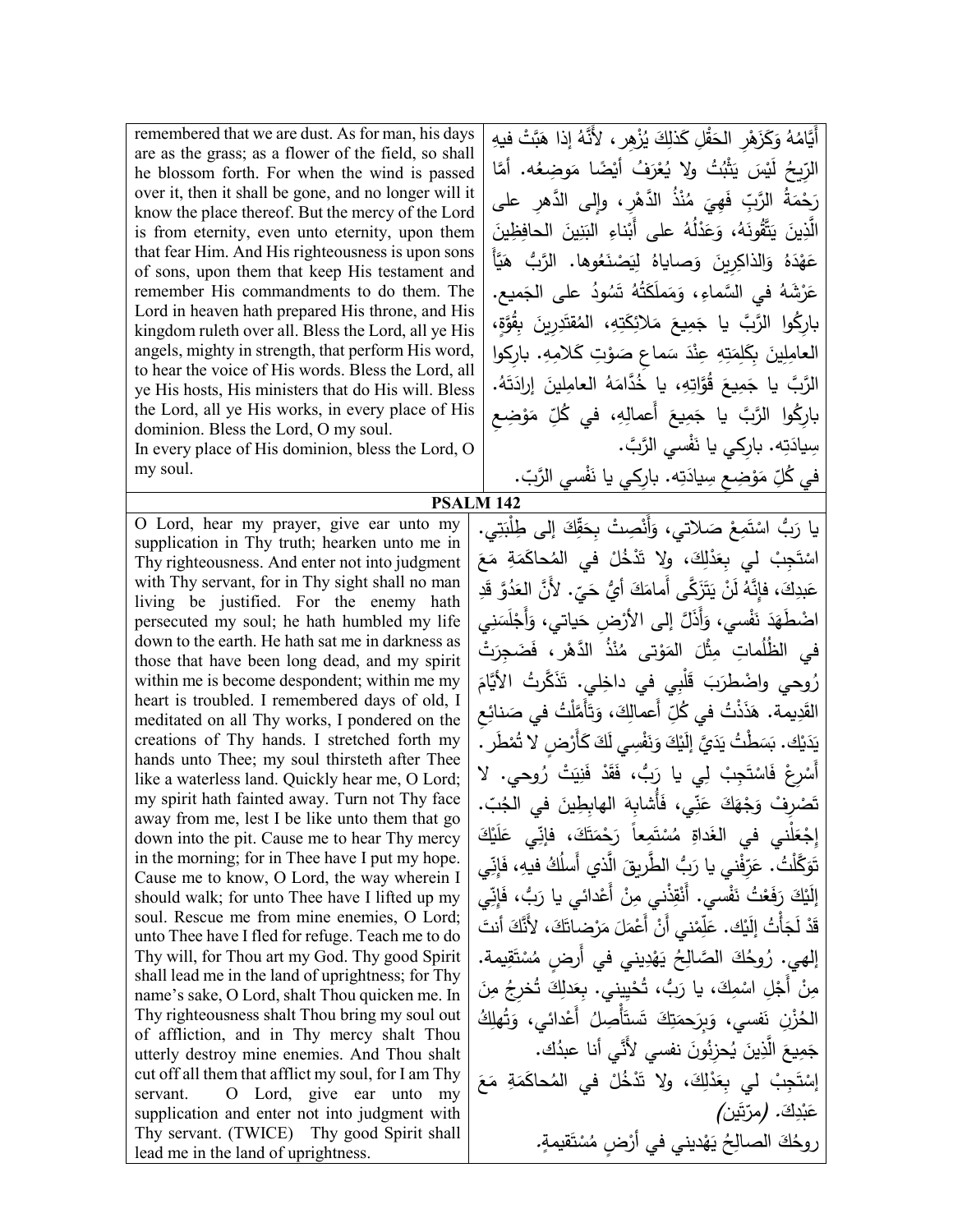| Glory to the Father, and to the Son, and to the                                                | المَجُد للِآبِ ولِابنِ والرَّوحِ القُدُسِ، الآنَ وَكُلَّ أُولنِ                         |
|------------------------------------------------------------------------------------------------|-----------------------------------------------------------------------------------------|
| Holy Spirit; both now and ever, and unto ages of<br>ages. Amen.                                | وَالِّي دَهْرِ الذَّاهِرِينَ. آمين.                                                     |
| Alleluia, Alleluia, Alleluia. Glory to Thee, O God.                                            | هَلِلوبِيا، هَلِلوبِيا، هَلِلوبِيا، المَجدُ لَكَ يا الله. (ثلاثاً)                      |
| (THRICE)<br>O our God and our Hope, glory to Thee!                                             | يا إِلَهَنا، وَرَجاءَنا، لَكَ المَجْد.                                                  |
| THE GREAT LITANY                                                                               |                                                                                         |
| Priest: In peace, let us pray to the Lord.                                                     | ا <b>لكاهن:</b> بِسَلام إلى الرَّبِّ نَطْلَب.                                           |
| <b>Choir:</b><br>Lord, have mercy.                                                             | ا <b>لجوقة:</b> يا رَبُّ ارْحَم.                                                        |
| <b>Priest:</b> For the peace from above and the salvation                                      | ا <b>لكاهن:</b> مِنْ أَجْلِ السَّــلام الَّذِي مِنَ العُلى وَخَلاصِ                     |
| of our souls, let us pray to the Lord.                                                         | نُفُوسِنا، إِلى الرَّبِّ نَطْلُب.                                                       |
| <b>Choir:</b><br>Lord, have mercy.                                                             | ا <b>لجوقة:</b> يا رَبُّ ارْحَم.                                                        |
| <b>Priest:</b> For the peace of the whole world, the                                           | ا <b>لكاهن:</b> مِنْ أَجْلِ سَـــــلام كُلِّ العالَم، وَحُسْـــــنِ شَاتِ               |
| good estate of the holy churches of God, and the<br>union of all men, let us pray to the Lord. | كَنائِسِ اللهِ المُقَدَّسة، وَاتِّحادِ الجَمِيعِ، إِلى الرَّبِّ نَطْلَب.                |
| <b>Choir:</b> Lord, have mercy.                                                                | ا <b>لجوقة:</b> يا رَبُّ ارْحَم.                                                        |
| <b>Priest:</b> For this holy House and those who                                               | ا <b>لـكاهن:</b> مِنْ أَجْلِ هذا البَيتِ المُقَدَّس، وَالَّذِينَ يَدْخُلُونَ            |
| with faith, reverence, and fear of God enter<br>therein, let us pray to the Lord.              | إِلَيهِ بِإِيْمانِ وَوَرَعٍ وَخَوْفِ الله، إِلى الرَّبِّ نَطْلُب.                       |
| <b>Choir:</b><br>Lord, have mercy.                                                             | ا <b>لجوقة:</b> يا رَبُّ ارْحَم.                                                        |
| Priest: For our father and Metropolitan N.,                                                    | ا <b>لكـاهَنْ:</b> مِنْ أَجْلِ أبينـا ومِتْروبوليتنـا (فلان) ورَئِيسِ                   |
| (and for our Bishop N.), the honorable<br>presbytery, the deaconate in Christ, all the         | كَهَنَتِنا (فُلان)، والكَهَنَةِ الْمُكَرَّمينَ، والشَــمامِســة، خُدّام                 |
| clergy and the people, let us pray to the Lord.                                                | المَسيح، وجَميع الإكْليروسِ والشَّعْبِ، إلى الرَّبِّ نَطْلَب.                           |
| <b>Choir:</b><br>Lord, have mercy.                                                             | ا <b>لجوقة:</b> يا رَبُّ ارْحَم.                                                        |
| Priest: For Metropolitan PAUL and Archbishop                                                   | ا <b>لكاهن:</b> مِنْ أجلِ المِثْروبوليت بولُسَ والمطران يوحنـا                          |
| JOHN and their quick release from captivity and<br>safe return, let us pray to the Lord.       | وفَكِّ أَسْرِهِما وعَوْدَتِهِما سالِمَيْنِ، إلى الرَّبِّ نَطْلَب.                       |
| Choir: Lord, have mercy.                                                                       | ا <b>لجوقة:</b> يا رَبُّ ارْحَم.                                                        |
| Priest: For the President, civil authorities, and our                                          | ا <b>لكـاهن:</b> مِنْ أَجْلِ حُكّام هَذا البَلَدِ، ومُؤازَرَتِهِمْ في                   |
| Armed Forces, let us pray to the Lord.                                                         | كُلِّ عَمَلٍ صالِحٍ، إلى الرَّبِّ نَطْلُبٍ.                                             |
| <b>Choir:</b><br>Lord, have mercy.                                                             | ا <b>لجوقة:</b> يا رَبُّ ارْحَم.                                                        |
| <b>Priest:</b> For this city and every city and countryside                                    | ا <b>لكــاهن:</b> مِنْ أَجْـلِ هـذِهِ المَـدِينَــة، وَجَمِيعِ المُـدُنِ                |
| and the faithful, who dwell therein; let us pray to the<br>Lord.                               | وَالقُرى، وَالمُؤْمِنِينَ السّاكِنِينَ فِيها، إِلى الرَّبِّ نَطلب.                      |
| <b>Choir:</b><br>Lord, have mercy.                                                             | ا <b>لجوقة:</b> يا رَبُّ ارْحَم.                                                        |
| <b>Priest:</b> For healthful seasons, abundance of the                                         | ا <b>لكاهن:</b> مِنْ أَجْلِ اعْتِدالِ الأَهْوِيَةِ، وَخِصْـــــبِ ثِمارِ                |
| fruits of the earth, and peaceful times, let us pray to<br>the Lord.                           | الأَرْضِ وَأَوْقَاتٍ سَلامِيَّةٍ، إِلَى الرَّبِّ نَطْلُب.                               |
| <b>Choir:</b><br>Lord, have mercy.                                                             | ا <b>لجوقة:</b> يا رَبُّ ارْحَم.                                                        |
| <b>Priest:</b> For travelers by sea, by land, and                                              | ا <b>لكــاهن:</b> مِنْ أَجْـلِ المُســـــــافِرِينَ فِي النِّحْرِ وَالنَّرِّ وَالجَوِّ، |
| by air, the sick, the suffering, for captive,                                                  | وَالمَرْضـى والمُتألِّمِين وَالأَسْرِى، وَخَلاصِهمْ، إلى الرَّبّ نَطْلَب.               |
| and for their salvation, let us pray to the<br>Lord.                                           |                                                                                         |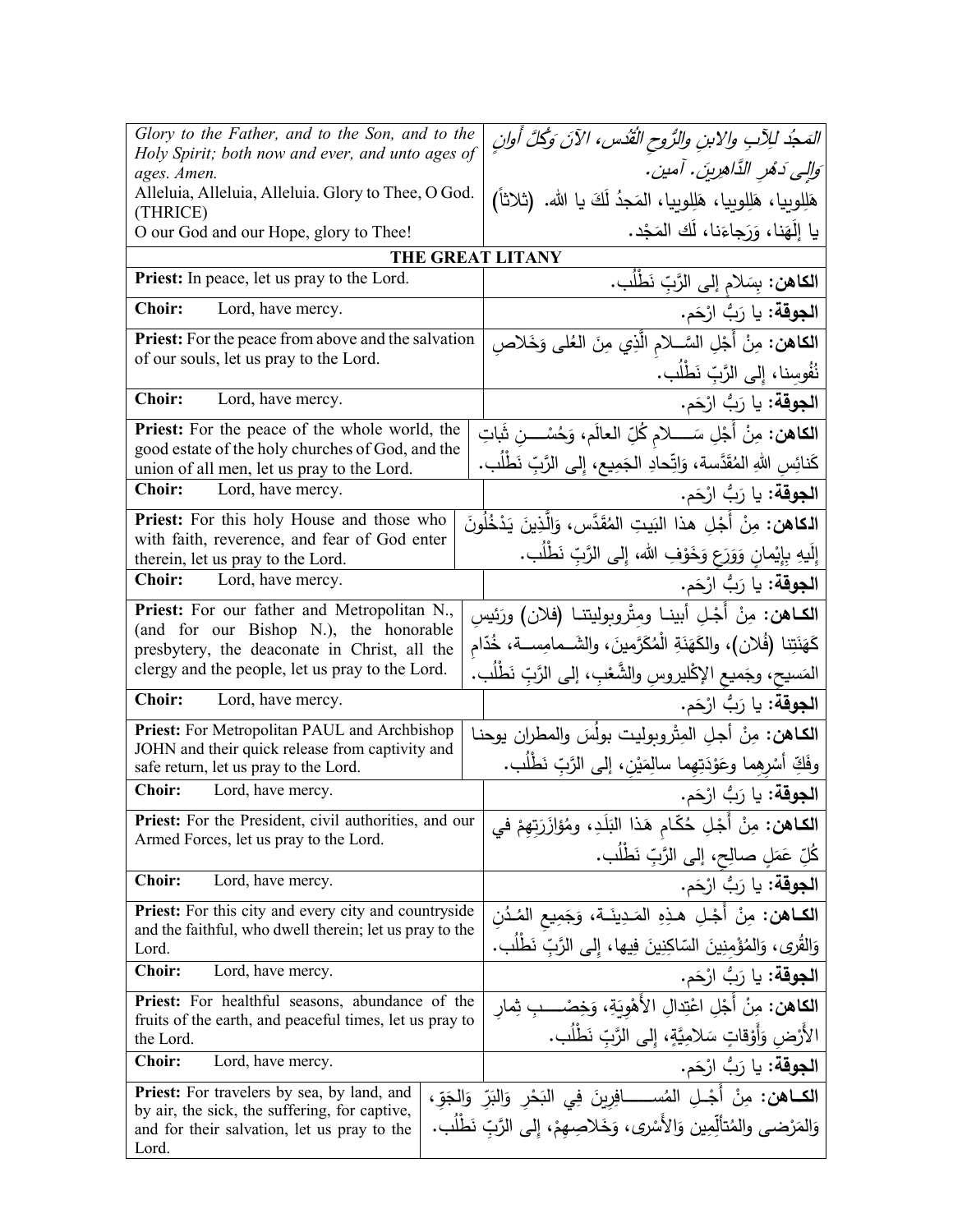| ا <b>لكاهن:</b> مِنْ أَجْلِ نَجاتِنا مِنْ كُلِّ ضِــــيق وَغَضَـــبِ<br>Priest: For our deliverance from all tribulation,<br>wrath, danger, and necessity, let us pray to the Lord.<br>وَخَطَرٍ وَشِدَّةٍ إِلى الرَّبِّ نَطْلُبٍ.<br>Lord, have mercy.<br><b>Choir:</b><br>ا <b>لجوقة:</b> يا رَبُّ ارْحَم.<br>الكاهن: أَعْضُدْ وَخَلِّصْ وارْحَمْ واحفَظْنا يا اللهُ بِنِعْمَتِكَ.<br>Priest: Help us; save us; have mercy on us, and keep<br>us, O God, by Thy grace.<br><b>Choir:</b><br>Lord, have mercy.<br>ا <b>لجوقة:</b> يا رَبُّ ارْحَم.<br><b>الكـاهن:</b> بَعْدَ ذِكْرِنـا الكُلِّيَّةَ القَداسَــــةِ الطَّـاهِرَةَ الفائِقَةَ البَرَكـاتِ<br><b>Priest:</b> Calling to remembrance our all-<br>holy, immaculate, most blessed and<br>المَجِيدة، سَـــــيِّدَتَنـا والِدَةَ الإِلـهِ الدّائِمَـةَ البَتُولِيَّةِ مَرْيَمَ، مَعَ جَمِيع<br>glorious Lady the Theotokos and ever-<br>Virgin Mary, with all the Saints, let us<br>القِدِّيسِين، لِنُوْدِعْ أَنْفُسَنا وَبَعْضُنا بَعْضاً وَكُلَّ حَياتِنا لِلْمَسِيحِ الإِله.<br>commend ourselves and each other,<br>and all our life unto Christ our God.<br><b>Choir:</b><br>To Thee, O Lord.<br>ا <b>لجوقة:</b> لَكَ يا رَبّ.<br>ا <b>لكاهن:</b> لأَنَّهُ يَنْبَغِي لَكَ كُلُّ تَمْجِيدٍ وَإِكْرامٍ وَسُجُودٍ، أَيُّها الآبُ<br>Priest: For unto Thee are due all glory,<br>honor, and worship to the Father and to the<br>وَالِإِبْنُ وَالرُّوحُ القُدُس، الآنَ وَكُلَّ أَوانٍ وَإِلَى دَهْرِ الدّاهِرِين.<br>Son and to the Holy Spirit, now and ever,<br>and unto ages of ages.<br>Choir: Amen.<br>ا <b>لجوقة:</b> آمين.<br>"GOD IS THE LORD" IN TONE SEVEN<br>المُعْرَقِّل: اللهُ الرَّبُّ ظَهَرَ لذا، مُبارَكٌ الآتي باسْم<br><b>Chanter:</b> God is the Lord and hath appeared unto<br>us. Blessed is He that cometh in the Name of the<br>الرَّبِّ. (تُعادُ بَعْدَ الإِسْتيخونات)<br>Lord. (Repeat after verses)<br>1 –إعْتَرِفوا لِلْرَّبِّ وادْعوا باسْمِهِ القُدَوِسِ.<br>O give thanks unto the Lord, and call upon<br>1.<br>His holy Name.<br>All nations compassed me about, but in the<br>2 –كلُّ الأُمَم أحاطوا بي وباسْم الرَّبِّ قَهَرْتُهُم.<br>2.<br>Name of the Lord will I destroy them.<br>3 –مِنْ قِبَلِ الرَّبِّ كَانَتْ هَذَه وَهِيَ عَجِيبةٌ فِي أَعْيُنِنَا.<br>3. This is the Lord's doing; it is marvelous in<br>our eyes.<br><b>APOLYTIKION FOR THOMAS SUNDAY IN TONE SEVEN</b><br>While the tomb was sealed, Thou didst shine forth<br>إِذْ كَانَ القَبْرُ مَخْتُوماً، أَشْرَقْتَ مِنْهُ أَيُّها الْحَياة. ولَمّا<br>from it, O Life. While the doors were closed, Thou<br>كانَتِ الأَبْوابُ مُغْلَقَة، وافَيْتَ التَّلاميذَ، أَيُّها المَسِيحُ<br>didst come in to Thy Disciples, O Christ God,<br>Resurrection of all, renewing in us through them<br>الإِلهُ، قِيامَةُ الكُلِّ، وجَدَّدْتَ لَنا بِهِمْ رُوحاً مُسْتَقِيماً،<br>an upright spirit, according to the greatness of Thy<br>بحَسَبِ عَظيمِ رَحْمَتِكَ. (ثلاثاً)<br>mercy. (THRICE)<br>THE LITTLE LITANY | <b>Choir:</b><br>Lord, have mercy. | ا <b>لجوقة:</b> يا رَبُّ ارْحَم. |
|-------------------------------------------------------------------------------------------------------------------------------------------------------------------------------------------------------------------------------------------------------------------------------------------------------------------------------------------------------------------------------------------------------------------------------------------------------------------------------------------------------------------------------------------------------------------------------------------------------------------------------------------------------------------------------------------------------------------------------------------------------------------------------------------------------------------------------------------------------------------------------------------------------------------------------------------------------------------------------------------------------------------------------------------------------------------------------------------------------------------------------------------------------------------------------------------------------------------------------------------------------------------------------------------------------------------------------------------------------------------------------------------------------------------------------------------------------------------------------------------------------------------------------------------------------------------------------------------------------------------------------------------------------------------------------------------------------------------------------------------------------------------------------------------------------------------------------------------------------------------------------------------------------------------------------------------------------------------------------------------------------------------------------------------------------------------------------------------------------------------------------------------------------------------------------------------------------------------------------------------------------------------------------------------------------------------------------------------------------------------------------------------------------------------------------------------------------------------------------------------------------------------------------------------------------------------------------------------------------------------------------------------------------------------------------------------------------------------------------------------------------------------------------------------------------------------------------------------------------------------------------------------------------------------------------------------------------------------|------------------------------------|----------------------------------|
|                                                                                                                                                                                                                                                                                                                                                                                                                                                                                                                                                                                                                                                                                                                                                                                                                                                                                                                                                                                                                                                                                                                                                                                                                                                                                                                                                                                                                                                                                                                                                                                                                                                                                                                                                                                                                                                                                                                                                                                                                                                                                                                                                                                                                                                                                                                                                                                                                                                                                                                                                                                                                                                                                                                                                                                                                                                                                                                                                                   |                                    |                                  |
|                                                                                                                                                                                                                                                                                                                                                                                                                                                                                                                                                                                                                                                                                                                                                                                                                                                                                                                                                                                                                                                                                                                                                                                                                                                                                                                                                                                                                                                                                                                                                                                                                                                                                                                                                                                                                                                                                                                                                                                                                                                                                                                                                                                                                                                                                                                                                                                                                                                                                                                                                                                                                                                                                                                                                                                                                                                                                                                                                                   |                                    |                                  |
|                                                                                                                                                                                                                                                                                                                                                                                                                                                                                                                                                                                                                                                                                                                                                                                                                                                                                                                                                                                                                                                                                                                                                                                                                                                                                                                                                                                                                                                                                                                                                                                                                                                                                                                                                                                                                                                                                                                                                                                                                                                                                                                                                                                                                                                                                                                                                                                                                                                                                                                                                                                                                                                                                                                                                                                                                                                                                                                                                                   |                                    |                                  |
|                                                                                                                                                                                                                                                                                                                                                                                                                                                                                                                                                                                                                                                                                                                                                                                                                                                                                                                                                                                                                                                                                                                                                                                                                                                                                                                                                                                                                                                                                                                                                                                                                                                                                                                                                                                                                                                                                                                                                                                                                                                                                                                                                                                                                                                                                                                                                                                                                                                                                                                                                                                                                                                                                                                                                                                                                                                                                                                                                                   |                                    |                                  |
|                                                                                                                                                                                                                                                                                                                                                                                                                                                                                                                                                                                                                                                                                                                                                                                                                                                                                                                                                                                                                                                                                                                                                                                                                                                                                                                                                                                                                                                                                                                                                                                                                                                                                                                                                                                                                                                                                                                                                                                                                                                                                                                                                                                                                                                                                                                                                                                                                                                                                                                                                                                                                                                                                                                                                                                                                                                                                                                                                                   |                                    |                                  |
|                                                                                                                                                                                                                                                                                                                                                                                                                                                                                                                                                                                                                                                                                                                                                                                                                                                                                                                                                                                                                                                                                                                                                                                                                                                                                                                                                                                                                                                                                                                                                                                                                                                                                                                                                                                                                                                                                                                                                                                                                                                                                                                                                                                                                                                                                                                                                                                                                                                                                                                                                                                                                                                                                                                                                                                                                                                                                                                                                                   |                                    |                                  |
|                                                                                                                                                                                                                                                                                                                                                                                                                                                                                                                                                                                                                                                                                                                                                                                                                                                                                                                                                                                                                                                                                                                                                                                                                                                                                                                                                                                                                                                                                                                                                                                                                                                                                                                                                                                                                                                                                                                                                                                                                                                                                                                                                                                                                                                                                                                                                                                                                                                                                                                                                                                                                                                                                                                                                                                                                                                                                                                                                                   |                                    |                                  |
|                                                                                                                                                                                                                                                                                                                                                                                                                                                                                                                                                                                                                                                                                                                                                                                                                                                                                                                                                                                                                                                                                                                                                                                                                                                                                                                                                                                                                                                                                                                                                                                                                                                                                                                                                                                                                                                                                                                                                                                                                                                                                                                                                                                                                                                                                                                                                                                                                                                                                                                                                                                                                                                                                                                                                                                                                                                                                                                                                                   |                                    |                                  |
|                                                                                                                                                                                                                                                                                                                                                                                                                                                                                                                                                                                                                                                                                                                                                                                                                                                                                                                                                                                                                                                                                                                                                                                                                                                                                                                                                                                                                                                                                                                                                                                                                                                                                                                                                                                                                                                                                                                                                                                                                                                                                                                                                                                                                                                                                                                                                                                                                                                                                                                                                                                                                                                                                                                                                                                                                                                                                                                                                                   |                                    |                                  |
|                                                                                                                                                                                                                                                                                                                                                                                                                                                                                                                                                                                                                                                                                                                                                                                                                                                                                                                                                                                                                                                                                                                                                                                                                                                                                                                                                                                                                                                                                                                                                                                                                                                                                                                                                                                                                                                                                                                                                                                                                                                                                                                                                                                                                                                                                                                                                                                                                                                                                                                                                                                                                                                                                                                                                                                                                                                                                                                                                                   |                                    |                                  |
|                                                                                                                                                                                                                                                                                                                                                                                                                                                                                                                                                                                                                                                                                                                                                                                                                                                                                                                                                                                                                                                                                                                                                                                                                                                                                                                                                                                                                                                                                                                                                                                                                                                                                                                                                                                                                                                                                                                                                                                                                                                                                                                                                                                                                                                                                                                                                                                                                                                                                                                                                                                                                                                                                                                                                                                                                                                                                                                                                                   |                                    |                                  |
|                                                                                                                                                                                                                                                                                                                                                                                                                                                                                                                                                                                                                                                                                                                                                                                                                                                                                                                                                                                                                                                                                                                                                                                                                                                                                                                                                                                                                                                                                                                                                                                                                                                                                                                                                                                                                                                                                                                                                                                                                                                                                                                                                                                                                                                                                                                                                                                                                                                                                                                                                                                                                                                                                                                                                                                                                                                                                                                                                                   |                                    |                                  |
|                                                                                                                                                                                                                                                                                                                                                                                                                                                                                                                                                                                                                                                                                                                                                                                                                                                                                                                                                                                                                                                                                                                                                                                                                                                                                                                                                                                                                                                                                                                                                                                                                                                                                                                                                                                                                                                                                                                                                                                                                                                                                                                                                                                                                                                                                                                                                                                                                                                                                                                                                                                                                                                                                                                                                                                                                                                                                                                                                                   |                                    |                                  |
|                                                                                                                                                                                                                                                                                                                                                                                                                                                                                                                                                                                                                                                                                                                                                                                                                                                                                                                                                                                                                                                                                                                                                                                                                                                                                                                                                                                                                                                                                                                                                                                                                                                                                                                                                                                                                                                                                                                                                                                                                                                                                                                                                                                                                                                                                                                                                                                                                                                                                                                                                                                                                                                                                                                                                                                                                                                                                                                                                                   |                                    |                                  |
|                                                                                                                                                                                                                                                                                                                                                                                                                                                                                                                                                                                                                                                                                                                                                                                                                                                                                                                                                                                                                                                                                                                                                                                                                                                                                                                                                                                                                                                                                                                                                                                                                                                                                                                                                                                                                                                                                                                                                                                                                                                                                                                                                                                                                                                                                                                                                                                                                                                                                                                                                                                                                                                                                                                                                                                                                                                                                                                                                                   |                                    |                                  |
|                                                                                                                                                                                                                                                                                                                                                                                                                                                                                                                                                                                                                                                                                                                                                                                                                                                                                                                                                                                                                                                                                                                                                                                                                                                                                                                                                                                                                                                                                                                                                                                                                                                                                                                                                                                                                                                                                                                                                                                                                                                                                                                                                                                                                                                                                                                                                                                                                                                                                                                                                                                                                                                                                                                                                                                                                                                                                                                                                                   |                                    |                                  |
|                                                                                                                                                                                                                                                                                                                                                                                                                                                                                                                                                                                                                                                                                                                                                                                                                                                                                                                                                                                                                                                                                                                                                                                                                                                                                                                                                                                                                                                                                                                                                                                                                                                                                                                                                                                                                                                                                                                                                                                                                                                                                                                                                                                                                                                                                                                                                                                                                                                                                                                                                                                                                                                                                                                                                                                                                                                                                                                                                                   |                                    |                                  |
|                                                                                                                                                                                                                                                                                                                                                                                                                                                                                                                                                                                                                                                                                                                                                                                                                                                                                                                                                                                                                                                                                                                                                                                                                                                                                                                                                                                                                                                                                                                                                                                                                                                                                                                                                                                                                                                                                                                                                                                                                                                                                                                                                                                                                                                                                                                                                                                                                                                                                                                                                                                                                                                                                                                                                                                                                                                                                                                                                                   |                                    |                                  |
|                                                                                                                                                                                                                                                                                                                                                                                                                                                                                                                                                                                                                                                                                                                                                                                                                                                                                                                                                                                                                                                                                                                                                                                                                                                                                                                                                                                                                                                                                                                                                                                                                                                                                                                                                                                                                                                                                                                                                                                                                                                                                                                                                                                                                                                                                                                                                                                                                                                                                                                                                                                                                                                                                                                                                                                                                                                                                                                                                                   |                                    |                                  |
|                                                                                                                                                                                                                                                                                                                                                                                                                                                                                                                                                                                                                                                                                                                                                                                                                                                                                                                                                                                                                                                                                                                                                                                                                                                                                                                                                                                                                                                                                                                                                                                                                                                                                                                                                                                                                                                                                                                                                                                                                                                                                                                                                                                                                                                                                                                                                                                                                                                                                                                                                                                                                                                                                                                                                                                                                                                                                                                                                                   |                                    |                                  |
|                                                                                                                                                                                                                                                                                                                                                                                                                                                                                                                                                                                                                                                                                                                                                                                                                                                                                                                                                                                                                                                                                                                                                                                                                                                                                                                                                                                                                                                                                                                                                                                                                                                                                                                                                                                                                                                                                                                                                                                                                                                                                                                                                                                                                                                                                                                                                                                                                                                                                                                                                                                                                                                                                                                                                                                                                                                                                                                                                                   |                                    |                                  |
|                                                                                                                                                                                                                                                                                                                                                                                                                                                                                                                                                                                                                                                                                                                                                                                                                                                                                                                                                                                                                                                                                                                                                                                                                                                                                                                                                                                                                                                                                                                                                                                                                                                                                                                                                                                                                                                                                                                                                                                                                                                                                                                                                                                                                                                                                                                                                                                                                                                                                                                                                                                                                                                                                                                                                                                                                                                                                                                                                                   |                                    |                                  |
|                                                                                                                                                                                                                                                                                                                                                                                                                                                                                                                                                                                                                                                                                                                                                                                                                                                                                                                                                                                                                                                                                                                                                                                                                                                                                                                                                                                                                                                                                                                                                                                                                                                                                                                                                                                                                                                                                                                                                                                                                                                                                                                                                                                                                                                                                                                                                                                                                                                                                                                                                                                                                                                                                                                                                                                                                                                                                                                                                                   |                                    |                                  |
|                                                                                                                                                                                                                                                                                                                                                                                                                                                                                                                                                                                                                                                                                                                                                                                                                                                                                                                                                                                                                                                                                                                                                                                                                                                                                                                                                                                                                                                                                                                                                                                                                                                                                                                                                                                                                                                                                                                                                                                                                                                                                                                                                                                                                                                                                                                                                                                                                                                                                                                                                                                                                                                                                                                                                                                                                                                                                                                                                                   |                                    |                                  |
|                                                                                                                                                                                                                                                                                                                                                                                                                                                                                                                                                                                                                                                                                                                                                                                                                                                                                                                                                                                                                                                                                                                                                                                                                                                                                                                                                                                                                                                                                                                                                                                                                                                                                                                                                                                                                                                                                                                                                                                                                                                                                                                                                                                                                                                                                                                                                                                                                                                                                                                                                                                                                                                                                                                                                                                                                                                                                                                                                                   |                                    |                                  |
|                                                                                                                                                                                                                                                                                                                                                                                                                                                                                                                                                                                                                                                                                                                                                                                                                                                                                                                                                                                                                                                                                                                                                                                                                                                                                                                                                                                                                                                                                                                                                                                                                                                                                                                                                                                                                                                                                                                                                                                                                                                                                                                                                                                                                                                                                                                                                                                                                                                                                                                                                                                                                                                                                                                                                                                                                                                                                                                                                                   |                                    |                                  |
|                                                                                                                                                                                                                                                                                                                                                                                                                                                                                                                                                                                                                                                                                                                                                                                                                                                                                                                                                                                                                                                                                                                                                                                                                                                                                                                                                                                                                                                                                                                                                                                                                                                                                                                                                                                                                                                                                                                                                                                                                                                                                                                                                                                                                                                                                                                                                                                                                                                                                                                                                                                                                                                                                                                                                                                                                                                                                                                                                                   |                                    |                                  |
|                                                                                                                                                                                                                                                                                                                                                                                                                                                                                                                                                                                                                                                                                                                                                                                                                                                                                                                                                                                                                                                                                                                                                                                                                                                                                                                                                                                                                                                                                                                                                                                                                                                                                                                                                                                                                                                                                                                                                                                                                                                                                                                                                                                                                                                                                                                                                                                                                                                                                                                                                                                                                                                                                                                                                                                                                                                                                                                                                                   |                                    |                                  |
|                                                                                                                                                                                                                                                                                                                                                                                                                                                                                                                                                                                                                                                                                                                                                                                                                                                                                                                                                                                                                                                                                                                                                                                                                                                                                                                                                                                                                                                                                                                                                                                                                                                                                                                                                                                                                                                                                                                                                                                                                                                                                                                                                                                                                                                                                                                                                                                                                                                                                                                                                                                                                                                                                                                                                                                                                                                                                                                                                                   |                                    |                                  |
|                                                                                                                                                                                                                                                                                                                                                                                                                                                                                                                                                                                                                                                                                                                                                                                                                                                                                                                                                                                                                                                                                                                                                                                                                                                                                                                                                                                                                                                                                                                                                                                                                                                                                                                                                                                                                                                                                                                                                                                                                                                                                                                                                                                                                                                                                                                                                                                                                                                                                                                                                                                                                                                                                                                                                                                                                                                                                                                                                                   |                                    |                                  |
|                                                                                                                                                                                                                                                                                                                                                                                                                                                                                                                                                                                                                                                                                                                                                                                                                                                                                                                                                                                                                                                                                                                                                                                                                                                                                                                                                                                                                                                                                                                                                                                                                                                                                                                                                                                                                                                                                                                                                                                                                                                                                                                                                                                                                                                                                                                                                                                                                                                                                                                                                                                                                                                                                                                                                                                                                                                                                                                                                                   |                                    |                                  |
|                                                                                                                                                                                                                                                                                                                                                                                                                                                                                                                                                                                                                                                                                                                                                                                                                                                                                                                                                                                                                                                                                                                                                                                                                                                                                                                                                                                                                                                                                                                                                                                                                                                                                                                                                                                                                                                                                                                                                                                                                                                                                                                                                                                                                                                                                                                                                                                                                                                                                                                                                                                                                                                                                                                                                                                                                                                                                                                                                                   |                                    |                                  |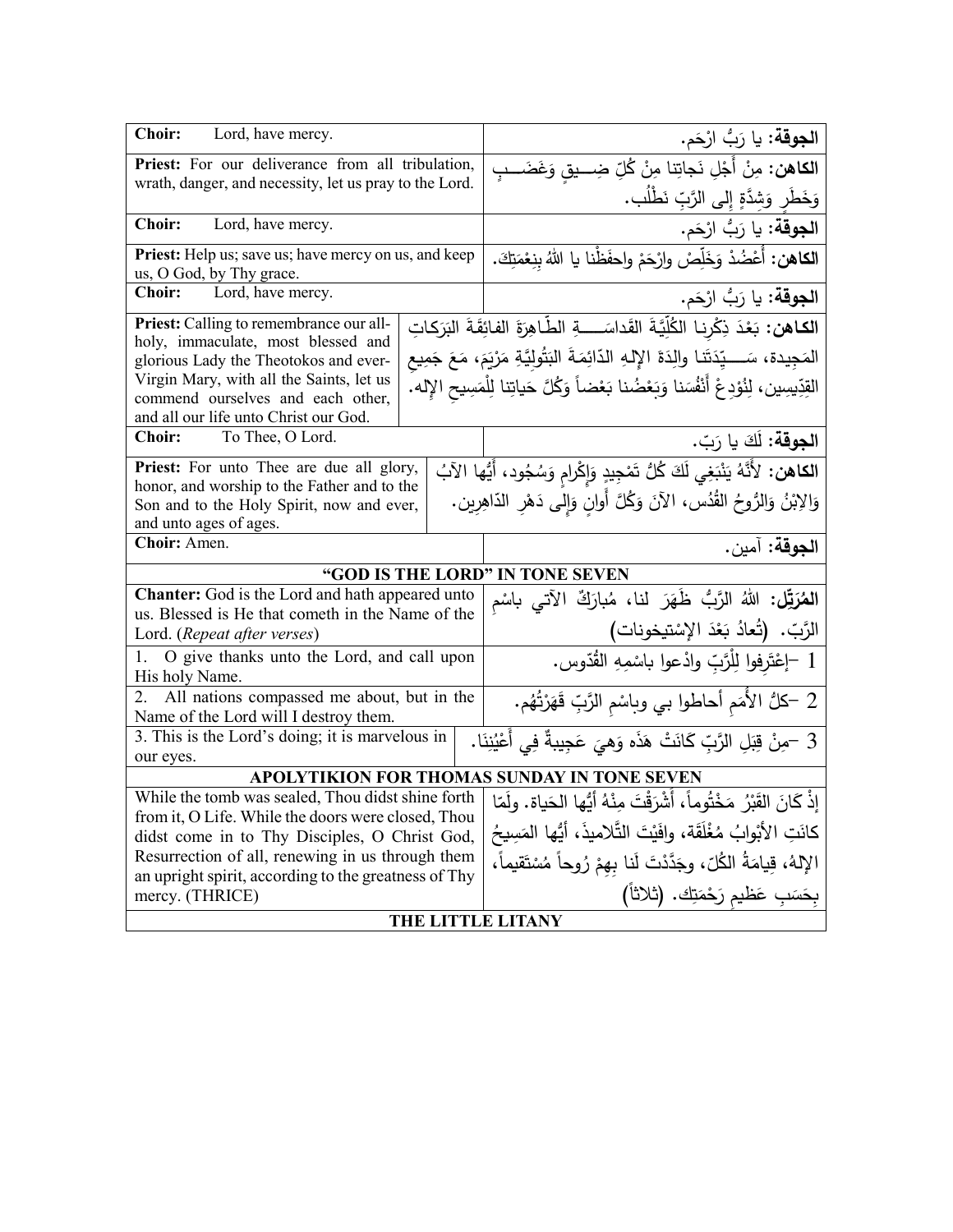| Priest: Again and again, in peace, let us pray to the<br>Lord.                                                                                                                                                                                                                                                                                                                                                                                                                                                                                                                                                                                                                                                                                                                                                                                                                                                                                                                                                                                                                                                                                                                                                                           | ا <b>لكاهن:</b> أيْضاً وأيْضاً بِسَلامِ إلى الرَّبِّ نَطْلُب.                                                                                                                                                                                                                                                                                                                                                                                                                                                                                                                                                                                                                                                                                                                                                                                                                                                                                                                                                                                                                                                                                                         |
|------------------------------------------------------------------------------------------------------------------------------------------------------------------------------------------------------------------------------------------------------------------------------------------------------------------------------------------------------------------------------------------------------------------------------------------------------------------------------------------------------------------------------------------------------------------------------------------------------------------------------------------------------------------------------------------------------------------------------------------------------------------------------------------------------------------------------------------------------------------------------------------------------------------------------------------------------------------------------------------------------------------------------------------------------------------------------------------------------------------------------------------------------------------------------------------------------------------------------------------|-----------------------------------------------------------------------------------------------------------------------------------------------------------------------------------------------------------------------------------------------------------------------------------------------------------------------------------------------------------------------------------------------------------------------------------------------------------------------------------------------------------------------------------------------------------------------------------------------------------------------------------------------------------------------------------------------------------------------------------------------------------------------------------------------------------------------------------------------------------------------------------------------------------------------------------------------------------------------------------------------------------------------------------------------------------------------------------------------------------------------------------------------------------------------|
| Choir: Lord, have mercy.                                                                                                                                                                                                                                                                                                                                                                                                                                                                                                                                                                                                                                                                                                                                                                                                                                                                                                                                                                                                                                                                                                                                                                                                                 | ا <b>لجوق</b> : يا ربُ ارْحَمْ.                                                                                                                                                                                                                                                                                                                                                                                                                                                                                                                                                                                                                                                                                                                                                                                                                                                                                                                                                                                                                                                                                                                                       |
| Priest: Help us; save us; have mercy on us; and keep<br>us, O God, by Thy grace.                                                                                                                                                                                                                                                                                                                                                                                                                                                                                                                                                                                                                                                                                                                                                                                                                                                                                                                                                                                                                                                                                                                                                         | ا <b>لكاهن:</b> أعْضُدْ، وَخَلِّصْ، وارْحَمْ، واحفَظْنا يا اللهُ بنِعْمَتِكَ.                                                                                                                                                                                                                                                                                                                                                                                                                                                                                                                                                                                                                                                                                                                                                                                                                                                                                                                                                                                                                                                                                         |
| Choir: Lord, have mercy.                                                                                                                                                                                                                                                                                                                                                                                                                                                                                                                                                                                                                                                                                                                                                                                                                                                                                                                                                                                                                                                                                                                                                                                                                 | ا <b>لجوق</b> : يا ربُ ارْحَمْ.                                                                                                                                                                                                                                                                                                                                                                                                                                                                                                                                                                                                                                                                                                                                                                                                                                                                                                                                                                                                                                                                                                                                       |
| <b>Priest:</b> Calling to remembrance our<br>all-holy,<br>immaculate, most-blessed and glorious Lady the<br>Theotokos and ever-virgin Mary, with all the saints: let<br>us commend ourselves and each other, and all our life<br>unto Christ our God.                                                                                                                                                                                                                                                                                                                                                                                                                                                                                                                                                                                                                                                                                                                                                                                                                                                                                                                                                                                    | ا <b>لكاهن :</b> بعدَ ذِكْرِنا الكُلِّيَّةَ القَداسَةِ، الطاهِرَةَ، الفائِقَةَ البَرَكاتِ<br>المَجيدة، سيِّدَتَنا والِدَةَ الإِلهِ الدائِمَةَ البَتولِيَّةِ مَرْبَعَ مَعَ جميع<br>القدِّيسين، لِنُوْدِعْ أَنْفُسَنا وبَعْضُنا بَعْضاً وَكُلَّ حَياتِنا لِلْمَسيح<br>الإله.                                                                                                                                                                                                                                                                                                                                                                                                                                                                                                                                                                                                                                                                                                                                                                                                                                                                                            |
| Choir: To Thee, O Lord.                                                                                                                                                                                                                                                                                                                                                                                                                                                                                                                                                                                                                                                                                                                                                                                                                                                                                                                                                                                                                                                                                                                                                                                                                  | ا <b>لجوق:</b> لكَ يا ربّ.                                                                                                                                                                                                                                                                                                                                                                                                                                                                                                                                                                                                                                                                                                                                                                                                                                                                                                                                                                                                                                                                                                                                            |
| Priest: For Thine is the might, and Thine is the<br>kingdom, and the power and the glory: of the Father,<br>and of the Son, and of the Holy Spirit; now and ever,<br>and unto ages of ages.                                                                                                                                                                                                                                                                                                                                                                                                                                                                                                                                                                                                                                                                                                                                                                                                                                                                                                                                                                                                                                              | الكاهن:لأنَّ لكَ العِزَّةَ ولكَ المُلْكَ والقُوَّةَ والمَجْدَ أَيُّها الآبُ<br>والإبنُ والروحُ القُدُسُ، الآنَ وكُلَّ أوانِ وإلى دَهْرِ الدَّاهِرينِ.                                                                                                                                                                                                                                                                                                                                                                                                                                                                                                                                                                                                                                                                                                                                                                                                                                                                                                                                                                                                                 |
| Choir: Amen.                                                                                                                                                                                                                                                                                                                                                                                                                                                                                                                                                                                                                                                                                                                                                                                                                                                                                                                                                                                                                                                                                                                                                                                                                             | ا <b>لجوق</b> : آمين.                                                                                                                                                                                                                                                                                                                                                                                                                                                                                                                                                                                                                                                                                                                                                                                                                                                                                                                                                                                                                                                                                                                                                 |
|                                                                                                                                                                                                                                                                                                                                                                                                                                                                                                                                                                                                                                                                                                                                                                                                                                                                                                                                                                                                                                                                                                                                                                                                                                          | <b>THOMAS SUNDAY KATHISMATA (Plain Reading)</b>                                                                                                                                                                                                                                                                                                                                                                                                                                                                                                                                                                                                                                                                                                                                                                                                                                                                                                                                                                                                                                                                                                                       |
| As the Disciples were gathered in the upper<br>chamber of Zion, for fear of the Jews, Thou<br>didst enter unto them, O good One. Thou didst<br>stand in their midst, the doors being shut, and<br>filled them with joy when Thou didst show<br>them the wounds of Thy hands and unpolluted<br>side, saying unto the doubting Disciple: Reach<br>out thy hand, examine, probe, that I am He<br>Who suffered for thy sake.<br>Glory to the Father, and to the Son, and to the<br>Holy Spirit.<br>Thou didst stand in the midst of the Disciples, the<br>doors being shut, O Christ, Life of all, and showed<br>them Thy side, hands and feet together, a prelude<br>to belief in Thy Resurrection from the tomb. But<br>Thomas happened not to be there. Therefore,<br>spake he, saying: If I see not with mine own eyes,<br>I will not be convinced by your words.<br>Both now and ever, and unto ages of ages. Amen.<br>When the Lord rose from the tomb and appeared<br>ineffably to the Disciples, He said: Having seen,<br>O Thomas, My side and the prints of the nails,<br>why believest thou not in My Resurrection? But<br>Didymus, being convinced, called out to the<br>Creator, saying: Thou art verily my Lord and my<br>God. | إِذْ كَانَ التَّلاميذُ في عُلِّيَّةِ صِهْيَوْنَ، مُجْتَمِعِينَ ومُخْتَفِينَ<br>خَوْفاً مِنَ اليَهود، دَخَلْتَ عَلَيهِمْ أَيُّها الصَّالِحُ، ووَقَفْتَ<br>فيما بَيْنَهُمْ والأَبْوابُ مُغْلَقَة، وأَوْعَبْتَهُمْ سُروراً لَمَّا أَرَبْتَهُمْ<br>كُلومَ يَدَيْكَ وجَنْبَكَ البَريءَ مِنَ الفسادِ، قائلاً نَحْوَ النِّلْميذِ<br>المُرْتابِ: هاتِ يَدَكَ وافْحَصْ مُفَتِّشاً، إنّي أنا هُوَ الذي<br>صِرْتُ لأَجْلِكَ مُتَأَلِّماً.<br>المَجْدُ للآبِ، والابنِ، والروح القُدُسِ.<br>أَيُّها المَسيحُ حياةُ الكُلِّ، لقَدْ وَقَفْتَ بِالنَّلاميذِ والأَبْوابُ<br>مُغْلَقَة، وأَرَبْتَهُمْ جَنْبَكَ وبَدَيْكَ ورجْلَيْكَ معاً، وذلكَ<br>مُقَدِّمَةً لتَصْديقِ انْبِعاثِكَ مِنَ القبْرِ . إلاّ أنَّ توما لَمْ<br>يُصادَفْ هُناكَ، فَلِذلِكَ تَفَوَّهَ قائلاً: إنْ لَمْ أشاهِدْ عَياناً،<br>لَسْتُ أَقْتَنِعُ بِأَقُوالِكُمْ يَقِيناً .<br>الآنَ وكلَّ أوانِ والِي دَهْرِ الدَّاهِرِينَ. آمين.<br>إِنَّ الرَّبَّ لَمّا قامَ مِنَ القَبْرِ وظَهَرَ لِلْتَلاميذِ بما لا<br>يُوْصَفُ، قالَ: يا توما، إذْ قدْ شاهَدْتَ جَنْبي وثُقوبَ<br>المَساميرِ ، فَلِماذا لا تُؤمِنُ بِقِيامَتِي؟ وأَمّا التَوْأُمُ فَلَمّا<br>اقْتَنَعَ، هَتَفَ قَائِلاً لِلْخَالِقِ: أَنتَ هوَ ربِّي والهي. |
|                                                                                                                                                                                                                                                                                                                                                                                                                                                                                                                                                                                                                                                                                                                                                                                                                                                                                                                                                                                                                                                                                                                                                                                                                                          | THE POLYELEOS IN TONE ONE (ABRIDGED)                                                                                                                                                                                                                                                                                                                                                                                                                                                                                                                                                                                                                                                                                                                                                                                                                                                                                                                                                                                                                                                                                                                                  |
| 1. O ye servants praise the Lord. Alleluia.                                                                                                                                                                                                                                                                                                                                                                                                                                                                                                                                                                                                                                                                                                                                                                                                                                                                                                                                                                                                                                                                                                                                                                                              | 1. يا عبيدَ الرَّبِّ، سَبِّحوا الرَّبِّ. هَلِلوبِيا.                                                                                                                                                                                                                                                                                                                                                                                                                                                                                                                                                                                                                                                                                                                                                                                                                                                                                                                                                                                                                                                                                                                  |
| Praise ye the Name of the Lord, O ye<br>servants of the Lord. Alleluia.                                                                                                                                                                                                                                                                                                                                                                                                                                                                                                                                                                                                                                                                                                                                                                                                                                                                                                                                                                                                                                                                                                                                                                  | 2. سَبِّحوا اسْمَ الرَّبِّ، سَبِّحوا يا عبيدَ الرَّبِّ. هَلِلوبيا.                                                                                                                                                                                                                                                                                                                                                                                                                                                                                                                                                                                                                                                                                                                                                                                                                                                                                                                                                                                                                                                                                                    |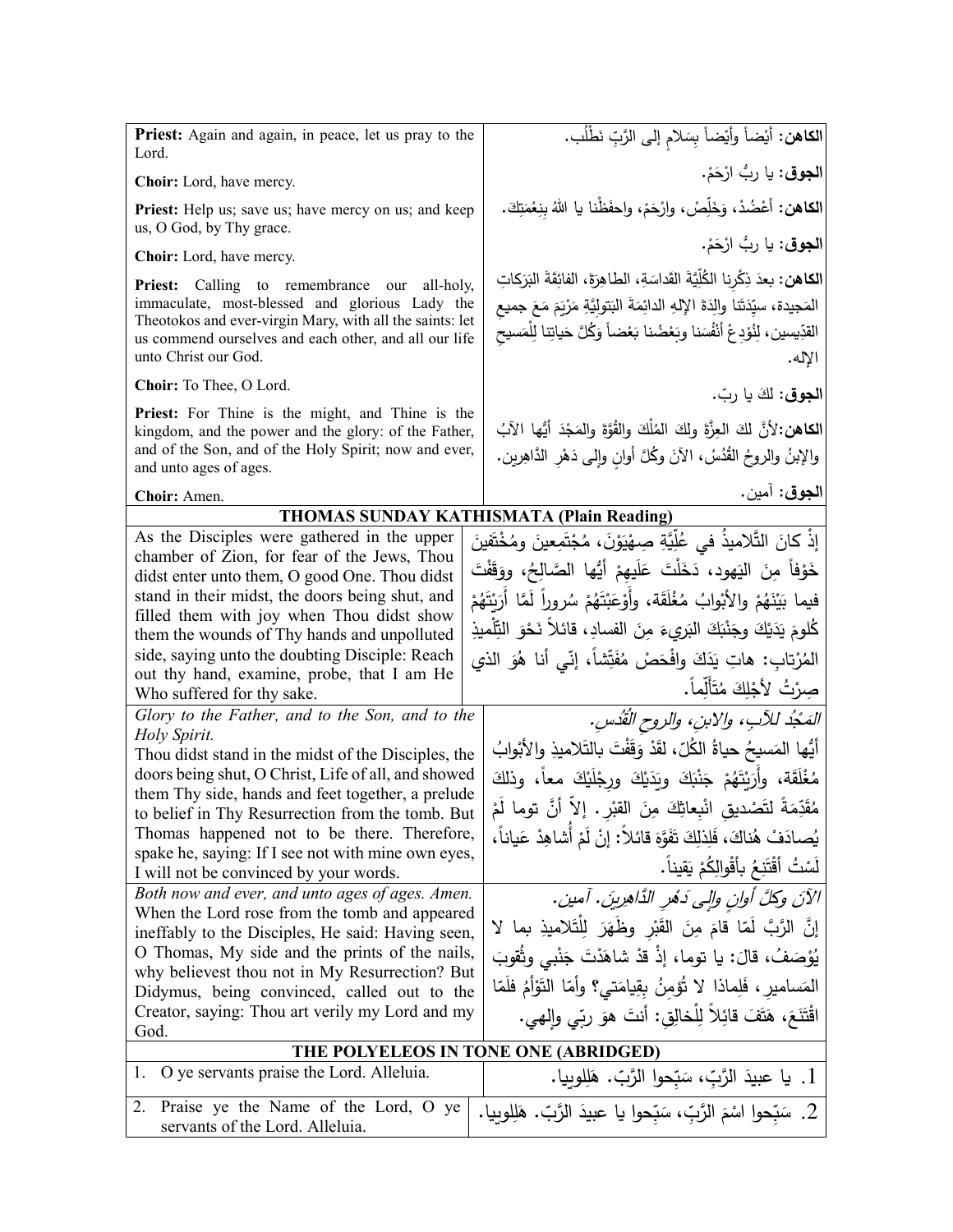| 3. Ye that stand in the house of the Lord,<br>in the courts of the house of our God.                |  | 3.   الواقِفينَ في بَيْتِ الرَّبِّ، وفي دِيارِ  بَيْتِ إلَهِنا.  هَلِلوبِيا.                                                                                            |
|-----------------------------------------------------------------------------------------------------|--|-------------------------------------------------------------------------------------------------------------------------------------------------------------------------|
| Alleluia.                                                                                           |  |                                                                                                                                                                         |
| 4. Praise ye the Lord, for the<br>Lord is good. Chant unto His<br>Name, for it is good. Alleluia.   |  | 4.  سَبِّحوا الرَّبَّ فإنَّ الرَّبَّ صالِحٌ، أَشيدوا لاسْمِهِ فإنَّهُ لَذيذٌ. هَلِلوبِيا.                                                                               |
| For the Lord hath chosen<br>5.                                                                      |  | 5. فإنَّ الرَّبَّ قَدِ اخْتارَ لَهُ يَعْقوبَ، إخْتارَ إسرائيلَ خاصَّةً لَهُ،                                                                                            |
| Jacob unto Himself, Israel for                                                                      |  |                                                                                                                                                                         |
| His own possession. Alleluia.                                                                       |  | هللوبيا.                                                                                                                                                                |
| For I know that the Lord is great and that our<br>6.<br>Lord is above all gods. Alleluia.           |  | 6. لقدْ عَلِمْتُ أَنَّ الرَّبَّ عَظْيمٌ وأَنَّ سَيِّدَنا فَوْقَ                                                                                                         |
|                                                                                                     |  | جَميع الآلهة. هَلِلوبِيا.                                                                                                                                               |
| 7. All that the Lord hath willed He hath done, in                                                   |  | 7. كلُّ ما شاءَ الربُّ صَنَعَهُ، في السَّماواتِ                                                                                                                         |
| Heaven and on the earth, in the seas and in the                                                     |  | والأرْض، في البِحارِ وجميع اللُجَج. هَلِلوبِيا.                                                                                                                         |
| abysses. Alleluia.                                                                                  |  |                                                                                                                                                                         |
| Bringing clouds up from the uttermost parts of<br>8.                                                |  | 8. يُنْشِئُ السُّحُبَ مِنْ أَقْصى الأَرْض، ويُحْدِثُ                                                                                                                    |
| the earth, lightnings for the rain hath He made.<br>Alleluia.                                       |  | الْبُروقَ لِلْمَطَر . هَلِلوبِيا.                                                                                                                                       |
| He bringeth winds out of His treasuries; He<br>9.                                                   |  | 9. الْمُخْرِجُ الرِّيحِ مِنْ خَزَائِنِهِ. الَّذِي ضَرَبَ أَبْكَارَ                                                                                                      |
| smote the first-born of Egypt, from man unto<br>beast. Alleluia.                                    |  | مِصْرَ مِنَ النَّاسِ إِلَى الْمَهَائِمِ. هَلِلوبِيا.                                                                                                                    |
| 10. He sent forth many signs and marvels in                                                         |  |                                                                                                                                                                         |
| the midst of thee, O Egypt, on Pharaoh                                                              |  | وأَرْسَلَ أياتٍ وعَجائِبَ في وَسَطِكِ يا مِصْرُ،<br>.10                                                                                                                 |
| and on all his servants. Alleluia.                                                                  |  | على فِرْعَوْنَ وعلى جَميع عَبيدِهِ. هَلِلوبِيا.                                                                                                                         |
| He smote many nations and<br>11.                                                                    |  | هوَ الذي ضَرَبَ أَمَماً كَثيرَةً، وقَتَلَ مُلوكاً مُقْتَدِرِين. هَلِلوبِيا.<br>.11                                                                                      |
| slew many kings. Alleluia.                                                                          |  |                                                                                                                                                                         |
| For the Lord will judge His people, and<br>12.                                                      |  | لأَنَّ الرَّبَّ يَدِينُ شَعْبَهُ، وَعَلَى عَبِيدِهِ يُشْفِقُ.<br>.12                                                                                                    |
| because of His servants shall He<br>be                                                              |  | هَلِلوبيا.                                                                                                                                                              |
| comforted. Alleluia.                                                                                |  |                                                                                                                                                                         |
| Ye that fear the Lord, bless ye the Lord.<br>13.                                                    |  | يَا خَائِفِي الرَّبِّ، بَارِكُوا الرَّبَّ. مُبَارَكٌ الرَّبُّ<br>.13                                                                                                    |
| Blessed is the Lord out of Sion, Who<br>dwelleth in Jerusalem. Alleluia.                            |  | مِنْ صِهْيَوْنَ، السَّاكِنُ فِي أُورُشَلِيمَ. هَلِلوبِيا.                                                                                                               |
| Glory to the Father, and to the Son, and to the<br>Holy Spirit; both now and ever, and unto ages of |  | المَجْدُ للأَبِ، والإبنِ، والروح القُدْسِ. الآنَ وكُلَّ                                                                                                                 |
| ages. Amen.                                                                                         |  | أوان والى دهر الداهرين. آمين.                                                                                                                                           |
| Alleluia, Alleluia, Alleluia. Glory to Thee, O God.                                                 |  | هَلِلوبيا، هَلِلوبيا، هَلِلوبيا، المَجْدُ لَكَ يا الله. (ثلاثاً)                                                                                                        |
| (THRICE)                                                                                            |  | يا إلهَنا ورجاءَنا لكَ المَجْدِ.                                                                                                                                        |
| O our God and our Hope, glory to Thee!                                                              |  | THE LITTLE LITANY                                                                                                                                                       |
| Priest: Again and again, in peace, let us pray to                                                   |  | ا <b>لكاهن:</b> أيْضاً وأيْضاً بِسَلامِ إلى الرَّبِّ نَطْلُب.                                                                                                           |
| the Lord.                                                                                           |  |                                                                                                                                                                         |
| Choir: Lord, have mercy.                                                                            |  | ا <b>لجوق</b> : يا ربُ ارْحَمْ.                                                                                                                                         |
| Priest: Help us; save us; have mercy on us; and<br>keep us, O God, by Thy grace.                    |  | ا <b>لكاهن:</b> أَعْضُدْ، وَخَلِّصْ، وارْحَمْ، واحفَظْنا يا اللهُ بِنِعْمَتِكَ.                                                                                         |
| Choir: Lord, have mercy.                                                                            |  | ا <b>لجوق</b> : يا ربُّ ارْحَمْ.                                                                                                                                        |
| Priest: Calling to remembrance our all-holy,                                                        |  | الكاهن: بعدَ ذِكْرِنا الكُلِّيَّةَ القَداسَةِ، الطاهِرَةَ، الفائِقَةَ البَرَكاتِ                                                                                        |
| immaculate, most-blessed and glorious Lady the<br>Theotokos and ever-virgin Mary, with all the      |  |                                                                                                                                                                         |
| saints: let us commend ourselves and each other,                                                    |  | المَجيدة، سيِّدَتَنا والِدَةَ الإِلهِ الدائِمَةَ البَتولِيَّةِ مَرْيَمَ مَعَ جميع<br>القدِّيسين، لِنودِعْ أنفُسَنا وبَعْضُنا بَعْضاً وَكُلَّ حَياتِنا لِلْمَسيحِ الإله. |
| and all our life unto Christ our God.<br>Choir: To Thee, O Lord.                                    |  |                                                                                                                                                                         |
|                                                                                                     |  | الجوقي: لَكَ يا رب.                                                                                                                                                     |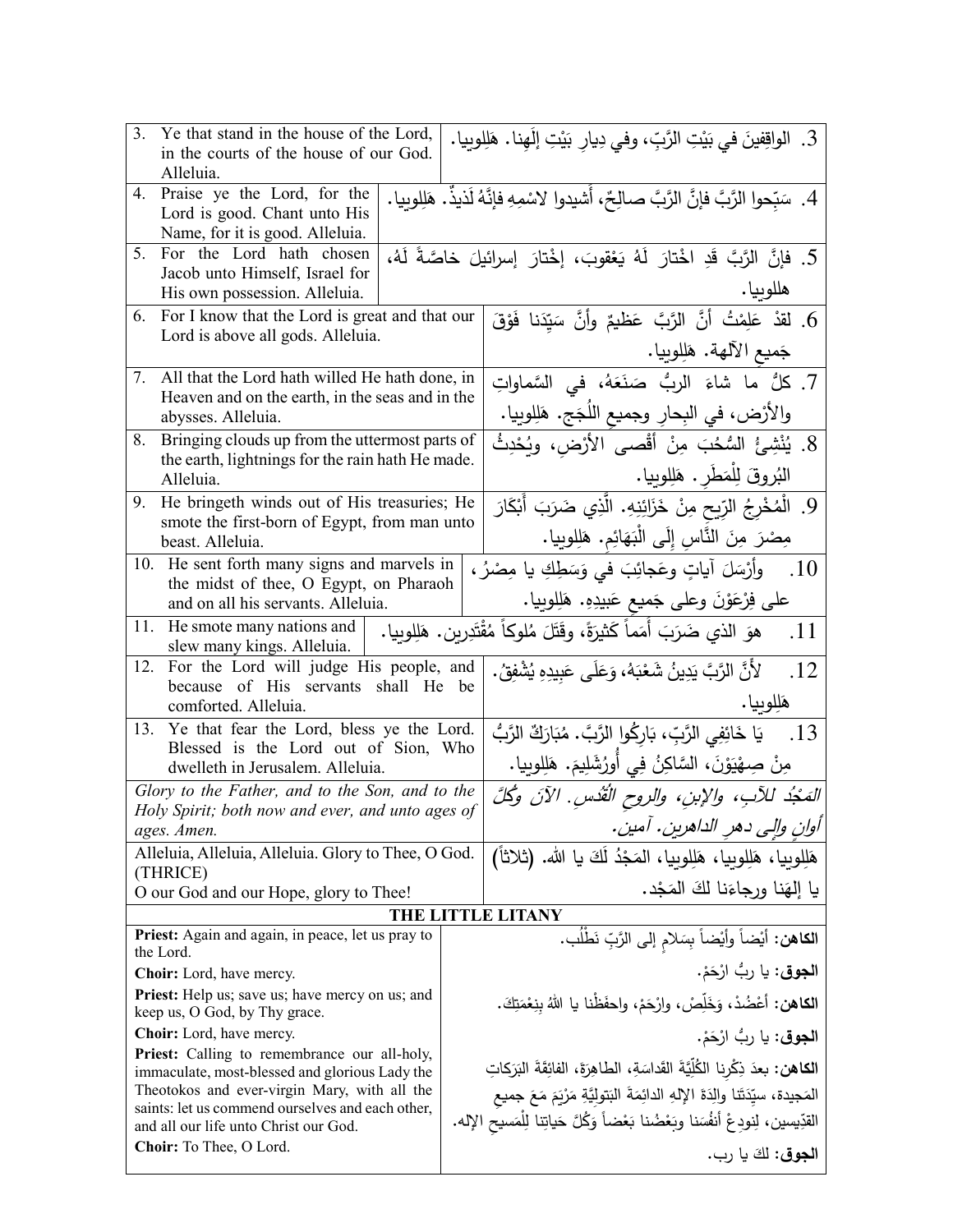| Priest: For blessed is Thy Name, and glorified                                                      |  | ا <b>لكاهن:</b> 'لأنَّ اسْمَكَ مُبارَكٌ ومُلْكَكَ مُمَجَّدٌ أَيُّها الآبُ والإبنُ والروحُ |
|-----------------------------------------------------------------------------------------------------|--|-------------------------------------------------------------------------------------------|
| is Thy kingdom: of the Father, and of the Son,<br>and of the Holy Spirit; now and ever, and unto    |  | القُدُس، الآنَ وكلَّ أوانِ وإلى دَهْرِ الدَّاهِرين.                                       |
| ages of ages.                                                                                       |  | ا <b>لجوق</b> : آمين.                                                                     |
| Choir: Amen.                                                                                        |  |                                                                                           |
|                                                                                                     |  | <b>FESTAL ANABATHMOI IN TONE FOUR</b>                                                     |
| From my youth up many passions have warred                                                          |  | مُنْذُ شَبابي آلامٌ كَثيرَةٌ تُحارِبُنِي، لَكِنْ أَنْتَ يا                                |
| against me. But do Thou help and save me, O my<br>Savior. (twice)                                   |  | مُخَلِّصي أَعْضُدْني وخَلِّصْني. (مرتين)                                                  |
| Ye who hate Zion shall be put to confusion of the                                                   |  | يا مُبْغِضِي صِهْيَونَ اخْزُوا مِنْ تُجاهِ الرَّبِّ، لأَنَّكُمْ                           |
| Lord; like grass in the fire shall ye be withered up.<br>(twice)                                    |  | سَتَصبيرونَ جافّينَ كالعُشْبِ اليابس بالنار . (مرتين)                                     |
| Glory to the Father, and to the Son, and to the                                                     |  | الْمَجْدُ لِلِأَبِ، والإبنِ، والرُّوحِ الْقُدْسِ.<br>بالروح                               |
| Holy Spirit. Through the Holy Spirit is every                                                       |  |                                                                                           |
| soul quickened and exalted in purity, and made                                                      |  | القُدُسِ كُلُّ نَفْسٍ تَحْيا وتَتَنَقّى، مُرْتَفِعَةً ولامِعَةً                           |
| resplendent by the Triune Unity in mystic<br>holiness.                                              |  | بالثالوثِ الواحِدِ بحالِ شريفةٍ سِرّية.                                                   |
| Both now and ever, and unto ages of ages. Amen.<br>Through the Holy Spirit the channels and streams |  | الآنَ وكلَّ أوانِ والِي دَهْرِ الداهرِينَ. آمين.                                          |
| of grace overflow, showering all creation with                                                      |  | بالروح القُدُسِ تَفيضُ سَواقي النِّعْمَةِ ومَجارِيها،                                     |
| invigorating Life.                                                                                  |  | فَتُرَوِّي النِّرايا بِأَسْرِها بِالْحَياةِ الْمُحْيِيَةِ.                                |
|                                                                                                     |  | <b>THOMAS SUNDAY PROKEIMENON IN TONE FOUR</b>                                             |
| Praise the Lord, O Jerusalem. Praise thy God,<br>O Zion. (twice)                                    |  | بْروكيمِثْنْ: إمْدَحى يا أُورَشَليمُ لِلرَّبِّ، سَبِّحى إِلْهَكِ يا                       |
| <b>Stichos:</b> Because He hath strengthened the                                                    |  | صِهْيَوْنِ. (مرتين)                                                                       |
| bolts of thy gates, He hath blessed thy<br>children with thee.                                      |  | اسْتيخُن: لأَنَّهُ قَدْ قَوِّي أَمْخالَ أبوابَكِ، وبارَكَ بَنيكِ فيكِ.                    |
|                                                                                                     |  | بْروكيمِنُنْ: إمْدَحى يا أُورَشَليمُ للرَبِّ، سَبِّحى إِلهَكِ يا                          |
| Praise the Lord, O Jerusalem. Praise thy God,<br>O Zion.                                            |  | صِهْيَوْن.                                                                                |
| <b>Deacon:</b> Let us pray to the Lord.                                                             |  | ا <b>لشماس:</b> إلى الرَّبِّ نَطْلُب.                                                     |
| <b>Choir:</b> Lord, have mercy.                                                                     |  | ا <b>لمرتل:</b> يا ربُّ ارْحَم.                                                           |
| Priest: For Holy art Thou, O our God, Who                                                           |  |                                                                                           |
| restest in the Holy Place, and unto Thee do we                                                      |  | ا <b>لكاهن:</b> لِأَنَّكَ قُدُّوسٌ أَنْتَ يا إِلهَنا، وفي القِدّيسينَ شَنْقَرٌّ           |
| ascribe glory: to the Father, and to the Son,<br>and to the Holy Spirit; now and ever, and unto     |  | وتَسْتَرِيحُ، ولَكَ نُرِسِلُ المَجْدَ أَيُّها الآبُ، والابْنُ، والرّوحُ                   |
| ages of ages.                                                                                       |  | الْقُدُسِ، الآنَ وكُلَّ أُوانٍ وإلى دَهْرِ الداهِرِينِ.                                   |
| Choir: Amen.                                                                                        |  | المرتل: آمين.                                                                             |
| Let everything that hath breath praise the Lord.                                                    |  | كُلُّ نَسَمَةٍ، فَلْتُسَبِّحِ الرَّبَّ. (مرتين)                                           |
| (twice)                                                                                             |  | سَبْحوا اللّهَ في قُدِيسِيهِ، سَبْحوُه في فَلَكِ قُوَّتِه.                                |
| Praise ye God in His saints; praise Him in the firm<br>foundation of His power.                     |  | فَلْتُسَبِّحِ الرَّبَّ، كُـلُّ نَسَمَةٍ.                                                  |
| Let everything that hath breath praise the Lord.                                                    |  |                                                                                           |
|                                                                                                     |  | THE FIRST EOTHINON GOSPEL                                                                 |
| <b>Deacon:</b> And that we may be accounted<br>worthy to hear the Holy Gospel, let us               |  | ا <b>لشماس:</b> مِنْ أَجْلِ أَنْ نَكونَ مُسْتَحِقِّينَ لِسَماعِ الإِنْجيلِ                |
| pray unto the Lord our God.                                                                         |  | المُقَدَّس، إلى الرَّبِّ إلهنا نَطْلُب.                                                   |
| <b>Choir:</b> Lord, have mercy. <i>(thrice)</i>                                                     |  | المرتل: يا رَبُّ ارْحَمْ. (ثلاثاً)                                                        |
| Deacon: Wisdom! Attend! Let us hear<br>the Holy Gospel                                              |  | ا <b>لشماس:</b> الحِكْمَةُ، فَلْنَستَقِمْ ولْنَسْمَع الإنْجيلَ المُقَدَّس،                |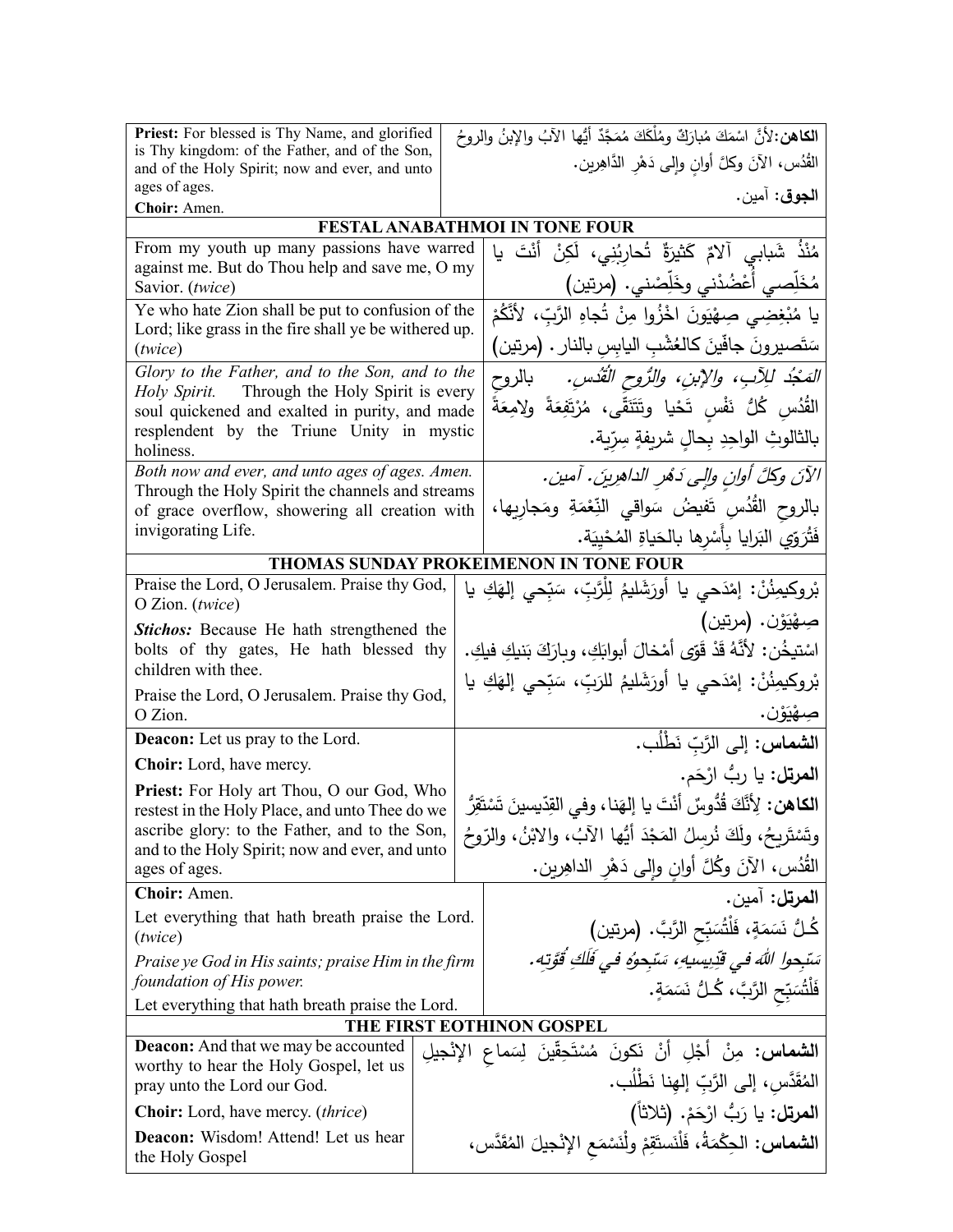| Priest: Peace be to all.                                                                                                                                                                                                                                                                                                                                                                                                                                                                                                                                                                     |     | ا <b>لكاهن:</b> السَّلامُ لِجَميعِكُم.                                                                                                                                                                                                                                                                                                                                                                                                                                                                                                                                                                  |
|----------------------------------------------------------------------------------------------------------------------------------------------------------------------------------------------------------------------------------------------------------------------------------------------------------------------------------------------------------------------------------------------------------------------------------------------------------------------------------------------------------------------------------------------------------------------------------------------|-----|---------------------------------------------------------------------------------------------------------------------------------------------------------------------------------------------------------------------------------------------------------------------------------------------------------------------------------------------------------------------------------------------------------------------------------------------------------------------------------------------------------------------------------------------------------------------------------------------------------|
| <b>Choir:</b> And to thy spirit.                                                                                                                                                                                                                                                                                                                                                                                                                                                                                                                                                             |     | ا <b>لمرتل:</b> ولروحِكَ.                                                                                                                                                                                                                                                                                                                                                                                                                                                                                                                                                                               |
| Priest: The Reading from the Holy<br>Gospel according to Saint Matthew<br>$(28:16-20).$                                                                                                                                                                                                                                                                                                                                                                                                                                                                                                      |     | ا <b>لكاهن:</b> فَصْلٌ شَرِيفٌ مِنْ بِشارَةِ القِدّيسِ <b>مَتّى</b> الإِنْجيليّ البَشيرِ<br>والتِّلْميذِ الطَّاهِرِ .                                                                                                                                                                                                                                                                                                                                                                                                                                                                                   |
| Choir: Glory to Thee, O Lord, glory to                                                                                                                                                                                                                                                                                                                                                                                                                                                                                                                                                       |     |                                                                                                                                                                                                                                                                                                                                                                                                                                                                                                                                                                                                         |
| Thee.                                                                                                                                                                                                                                                                                                                                                                                                                                                                                                                                                                                        |     | ا <b>لمرتل:</b> المَجْدُ لَكَ، يا رَبُّ، المَجْدُ لَك.                                                                                                                                                                                                                                                                                                                                                                                                                                                                                                                                                  |
| Deacon: Let us attend!                                                                                                                                                                                                                                                                                                                                                                                                                                                                                                                                                                       |     | الشماس: لِنُصْـغ!                                                                                                                                                                                                                                                                                                                                                                                                                                                                                                                                                                                       |
| <b>Priest:</b> At that time, the eleven disciples went to<br>Galilee to the mountain to which Jesus had<br>directed them. And when they saw Him, they<br>worshipped Him; but some doubted. And Jesus<br>came and said to them, "All power in heaven<br>and on earth has been given to Me. Go therefore<br>and make disciples of all nations, baptizing                                                                                                                                                                                                                                       |     | ا <b>لكاهن:</b> في ذلكَ الزمانِ، ذهبَ التلاميذُ الأحدَ عَشَرَ<br>إِلَى الْجَلِيلِ، إِلَى الْجَبَلِ حِيثُ أَمَرَهُمْ يَسوعٍ فَلَمَّا رِأُوهُ<br>سَجَدوا لَهُ، ولَكِنَّ بَعْضهُمْ شَكُّوا فَدَنا يَسوعُ وكَلَّمَهُمْ قائِلاً:<br>إنّي قَدْ أَعْطيتُ كُلَّ سُلْطانٍ في السَّماءِ وعلى الأرضِ<br>فاذْهَبوا الآنَ وتَلْمِذوا كُلَّ الأُمَم، مُعَمِّدينَ إيَّاهُمْ باسْم                                                                                                                                                                                                                                      |
| them in the Name of the Father, and of the Son,<br>and of the Holy Spirit, teaching them to observe<br>all that I have commanded you; and lo, I am<br>with you always, to the close of the age." Amen.                                                                                                                                                                                                                                                                                                                                                                                       |     | الآبِ والابنِ والروحِ القُدُسِ وعَلِّموهُمْ أنْ يَحْفَظوا جَميعَ<br>ما أَوْصَيْتُكُمْ بِهِ، وها أَنا مَعَكُمْ كُلَّ الأيام، إلى مُنْتَهي<br>الدَّهْرِ . آمين.                                                                                                                                                                                                                                                                                                                                                                                                                                           |
| Choir: Glory to Thee, O Lord, glory to Thee.                                                                                                                                                                                                                                                                                                                                                                                                                                                                                                                                                 |     | ا <b>لمرتل:</b> المَجْدُ لَكَ، يا رَبُّ، المَجْدُ لَك.                                                                                                                                                                                                                                                                                                                                                                                                                                                                                                                                                  |
| Reader: In that we have<br>beheld<br>Resurrection of Christ, let us bow down before<br>the Holy Lord Jesus, the only sinless One. Thy<br>Cross do we adore, O Christ, and Thy holy<br>Resurrection we praise and glorify: for Thou art<br>our God, and we know none other beside Thee;<br>we call upon Thy Name. O come, all ye faithful,<br>let us adore Christ's holy Resurrection. For lo,<br>through the Cross is joy come into all the world.<br>Ever blessing the Lord, let us sing His<br>Resurrection: for in that He endured the Cross<br>for us, He hath destroyed death by death. | the | ا <b>لقارىء :</b> إِذْ قَدْ رَأَيْنا قِيامَةَ المَسيح، فَلْنَسْجُدْ لِلرَّبِّ<br>القُدُّوسِّ، يَسوعَ المَعْصومِ مِنَ الْخَطَأُ وَحْدَهُ. لِصَليبِكَ<br>أَيُّها المَسيحُ نَسْجُدُ، ولقِيامَتِكَ المُقَدَّسَةِ نُسَبِّحُ ونُمَجِّدُ،<br>لأَنَّكَ أَنتَ هُوَ إِلْهُنا، وآخَرَ سِواكَ لا نَعْرِفُ، وبِاسْمِكَ<br>نُسَمّى. هَلُمَّ يا مَعْشَرَ المُؤْمِنينَ نَسْجُدْ لِقِيامَةِ المَسيح<br>المُقَدَّسة، لأَنَّ هُوَذا بالصليبِ قَدْ أَتى الفَرَحُ لِكُلِّ<br>العالَم. لِنُباركِ الرَّبَّ في كُلِّ حين ونُسَبِّحْ قِيامَتَهُ، لأنَّهُ<br>إِذِ احْتَمَلَ الصَّلْبَ مِنْ أَجْلِنا، المَوْتَ بِالمَوْتِ حَطَّمْ. |
| PSALM <sub>50</sub><br>Have mercy on me, O God, according to Thy                                                                                                                                                                                                                                                                                                                                                                                                                                                                                                                             |     |                                                                                                                                                                                                                                                                                                                                                                                                                                                                                                                                                                                                         |
| Great Mercy; and according to the multitude of<br>Thy compassions blot out my transgression.<br>Wash me thoroughly from mine iniquity, and<br>cleanse me from my sin.                                                                                                                                                                                                                                                                                                                                                                                                                        |     | ارْحَمْني يا اللهُ بِعَظيم رَحْمَتِكَ، وكَمِثْلِ كَثْرَةِ رأفتِكَ<br>الْهْسِلْني كَثيراً مِنْ إِثْمي، ومِنْ خَطْيئَتي طَهِّرْني.                                                                                                                                                                                                                                                                                                                                                                                                                                                                        |
| For I know mine iniquity, and my sin is ever<br>before me.                                                                                                                                                                                                                                                                                                                                                                                                                                                                                                                                   |     | لأنّي أنا عارفٌ بإثْمي، وخَطيئَتي أمامي في كلِّ حينِ.                                                                                                                                                                                                                                                                                                                                                                                                                                                                                                                                                   |
| Against Thee only have I sinned and done this evil<br>before Thee, that Thou mightest be justified in<br>Thy words, and prevail when Thou art judged.<br>For behold, I was conceived in iniquities, and in<br>sins did my mother bear me.                                                                                                                                                                                                                                                                                                                                                    |     | إليكَ وحدَكَ أخطأتُ، والشرَّ قُدَّامَكَ صَنَعْتُ، لَكَي<br>تَصْدُقَ في أَقوالِكَ وتَغْلِبَ في مُحاكَمَتِك.<br>هاءنذا بالآثام حُبِلَ بي، وبالخَطايا وَلَدَتْني                                                                                                                                                                                                                                                                                                                                                                                                                                           |
| For behold, Thou hast loved truth; the hidden and<br>secret things of Thy wisdom hast Thou made<br>manifest unto me.                                                                                                                                                                                                                                                                                                                                                                                                                                                                         |     | لأَنَّكَ قَدْ أَحْبَبْتَ الْحقَّ، وأَوْضَحْتَ لَى غَوامِضَ<br>حكْمَتِكَ ومَسْتوراتِها.                                                                                                                                                                                                                                                                                                                                                                                                                                                                                                                  |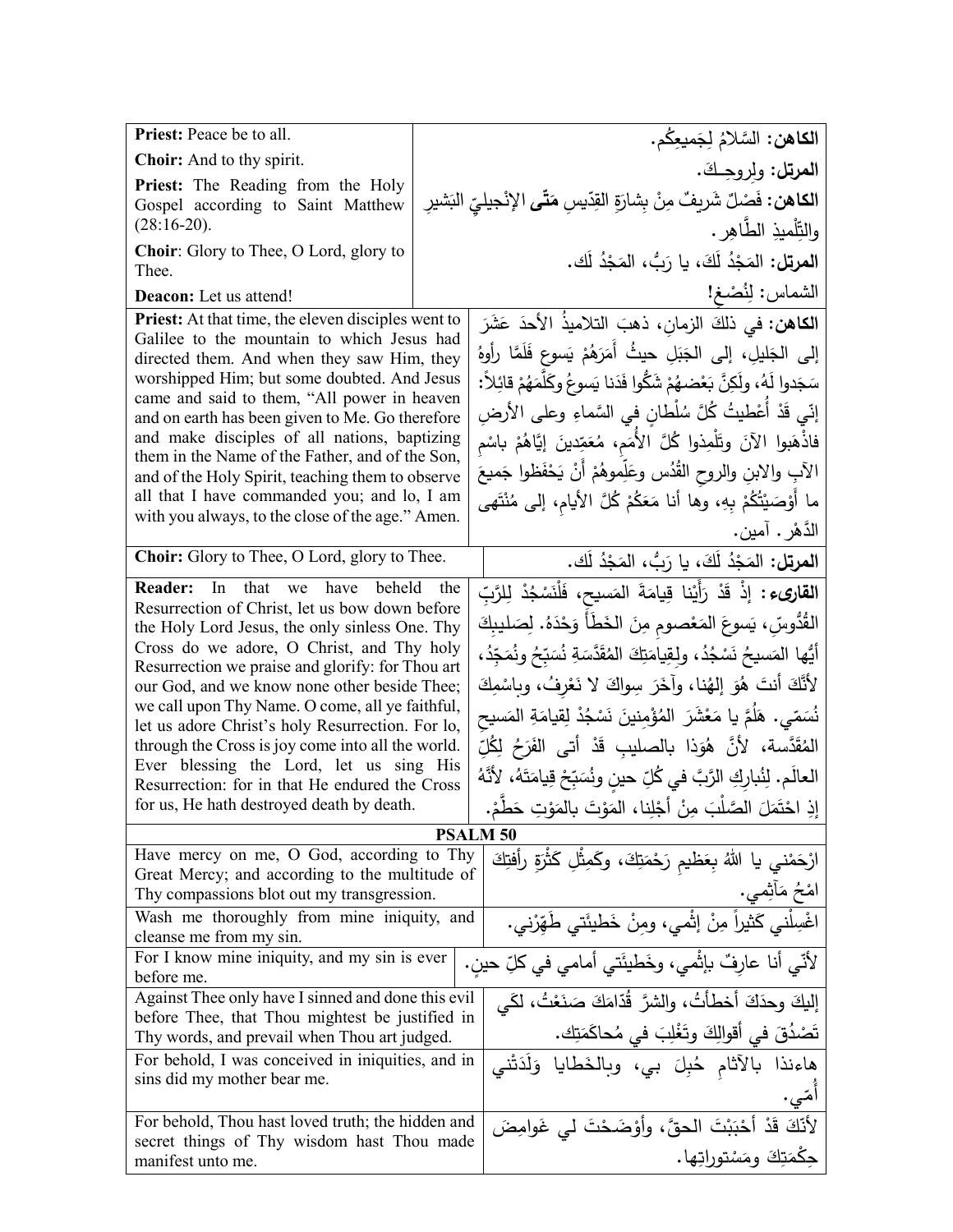| Thou shalt sprinkle me with hyssop, and I shall be                                        |                        | تَنْضَحُني بالزوفي فأطْهُرُ، تَغْسِلُني فأبْيَضُ                                          |
|-------------------------------------------------------------------------------------------|------------------------|-------------------------------------------------------------------------------------------|
| made clean; Thou shalt wash me, and I shall be                                            |                        |                                                                                           |
| made whiter than snow.                                                                    | أكثَرَ مِنَ الثَّلْجِ. |                                                                                           |
| Thou shalt make me to hear joy and gladness;                                              |                        | تُسْمِعُني بَهْجَةً وسروراً، فَتَبْتَهِجُ عِظامي الذَّليلَة.                              |
| the bones that be humbled, they shall rejoice.                                            |                        |                                                                                           |
| Turn Thy face away from my sins, and blot out all                                         |                        | اصْرِفْ وجْهَكَ عَنْ خَطايايَ، وامْحُ كُلَّ مآثِمي.                                       |
| mine iniquities.                                                                          |                        |                                                                                           |
| Create in me a clean heart, O God,<br>and renew a right spirit within me.                 |                        | قَلْباً نَقِيّاً اخْلُقْ فِيَّ يا اللهُ، وروحاً مُسْتَقيماً جَدِّدْ في أَحْشائي.          |
| Cast me not away from Thy                                                                 |                        |                                                                                           |
| presence, and take not Thy Holy                                                           |                        | لا تَطْرَحْني مِنْ أمام وَجْهِكَ، وروحُكَ القُدُّوسُ لا تَنْزِعْهُ منّي.                  |
| Spirit from me.                                                                           |                        |                                                                                           |
| Restore unto me the joy of Thy salvation, and                                             |                        | امْنَحْني بَهْجَةَ خلاصِكَ، وبِروحِ رِئاسِيِّ اعْضُدْني.                                  |
| with Thy governing Spirit establish me.                                                   |                        |                                                                                           |
| I shall teach transgressors Thy ways, and the                                             |                        | فأُعَلِّمُ الأَثَمَةَ طُرُقَكَ، والكَفَرَةُ إليْكَ يَرْجِعون.                             |
| ungodly shall turn back unto Thee.                                                        |                        |                                                                                           |
| Deliver me from blood-guiltiness, O God, Thou                                             |                        | أَنْقِذْني مِنَ الدِّماءِ يا اللهُ إلهَ خَلاصي، فيَبْتَهِجَ                               |
| God of my salvation; my tongue shall rejoice in                                           |                        | لِساني بِعَدْلِكَ.                                                                        |
| Thy righteousness.                                                                        |                        |                                                                                           |
| O Lord, Thou shalt open my lips, and my mouth                                             |                        | يا ربُّ افْتَحْ شَفَتَيَّ، فَيُخْبِرَ فَمي بِتَسْبِحَتِكَ.                                |
| shall declare Thy praise.<br>For if Thou hadst desired sacrifice, I had given it;         |                        |                                                                                           |
| with whole-burnt offerings Thou shalt not be                                              |                        | لأنكَ لوْ آثَرْتَ الذَّبيحَةَ، لَكُنْتُ الآنَ أُعْطي،                                     |
| pleased.                                                                                  |                        | لكِنَّكَ لا تُسَرُّ بالمُحْرَقات.                                                         |
| A sacrifice unto God is a broken spirit; a heart that                                     |                        | الذبيحَةُ للهِ روحٌ مُنْسَحِقٌ، القَلْبُ المُتَخشِّعُ                                     |
| is broken and humbled God will not despise.                                               |                        |                                                                                           |
|                                                                                           |                        | والمُتَواضِعُ لا يَرْذُلُهُ اللهُ.                                                        |
| Do good, O Lord, in Thy good pleasure                                                     |                        | أَصْلِحْ يا ربُّ بِمَسَرَّتِكَ صِهْيَونَ ولْمَتُبْنَ أَسْوارُ أُورِشَليم.                 |
| unto Zion, and let the walls of Jerusalem                                                 |                        |                                                                                           |
| be built up.                                                                              |                        |                                                                                           |
| Then shalt Thou be pleased with a sacrifice of                                            |                        | حينئذٍ تُسَرُّ بِذَبيحَةِ العَدْلِ قُرْباناً ومُحْرَقات.                                  |
| righteousness, with oblation and whole-burnt offerings.                                   |                        |                                                                                           |
| Then shall they offer bullocks upon Thine altar.                                          |                        | حينئذٍ يُقَرِّبونَ على مَذْبَحِكَ العُجول.                                                |
| <b>TROPARIA AFTER PSALM 50 IN TONE TWO</b>                                                |                        |                                                                                           |
| Glory to the Father, and to the Son, and to                                               |                        | <i>المَجْدُ للآبِ، والابنِ، والروح الْقُدْسِ.</i> بِشَفاعَاتِ الرُّسُلِ                   |
| <i>the Holy Spirit.</i> Through the intercessions                                         |                        | وطَلِباتِهم، أَيُّها الإِلهُ الرَّحوم، امْحُ كَثْرَةَ خَطايانا وزَلَّاتِنا.               |
| of the Apostles, O Thou Who art merciful,                                                 |                        |                                                                                           |
| blot out the multitude of our transgressions.                                             |                        |                                                                                           |
| Both now and ever, and unto ages of ages.<br>Through the intercessions of the<br>Amen.    |                        | الآنَ وكلَّ أُوانٍ وإلى دَمُرِ الداهرينَ. أمين.   بِشَفاعَاتِ                             |
| Theotokos, O Thou Who art merciful, blot                                                  |                        | والِدَةِ الإِلهِ وطَلِباتِها، أَيُّها الإِلهُ الرَّحومِ، امْحُ كَثْرَةَ خَطايانا          |
| out the multitude of our transgressions.                                                  |                        |                                                                                           |
|                                                                                           |                        | وزَلاتِنا.                                                                                |
| Have mercy upon me, O God, according to Thy                                               |                        | يا رَحيُم، ارْحَمْني يا اللهُ كعظيم رَحْمتكِ، وكَمثِلِ كَثْرَةِ                           |
| lovingkindness; according to the multitude of                                             |                        | <i>َرَأَفَاتِكَ امْحُ مَأْتُمِيّ.</i> لَقَدْ قَامَ يَسوعُ مِنَ الْقَبْر <sup>َ</sup> كَما |
| Thy tender mercies blot out my transgressions.                                            |                        |                                                                                           |
| Jesus, having risen from the grave as He<br>foretold, hath given unto us life eternal and |                        | سَبَقَ فَقالَ، ومَنَحَنا الحَياةَ الأَبَدِيَّةَ، والرَّحْمَةَ العُظْمى.                   |
| Great Mercy.                                                                              |                        |                                                                                           |
|                                                                                           |                        | <b>THE INTERCESSION</b>                                                                   |
| <b>Deacon:</b> O God, save Thy people, and                                                |                        | ا <b>لشماس:</b> خَلِّصْ يا اللهُ شَعْبَكَ، وباركْ ميراثَكَ، وافتقِدْ                      |
|                                                                                           |                        |                                                                                           |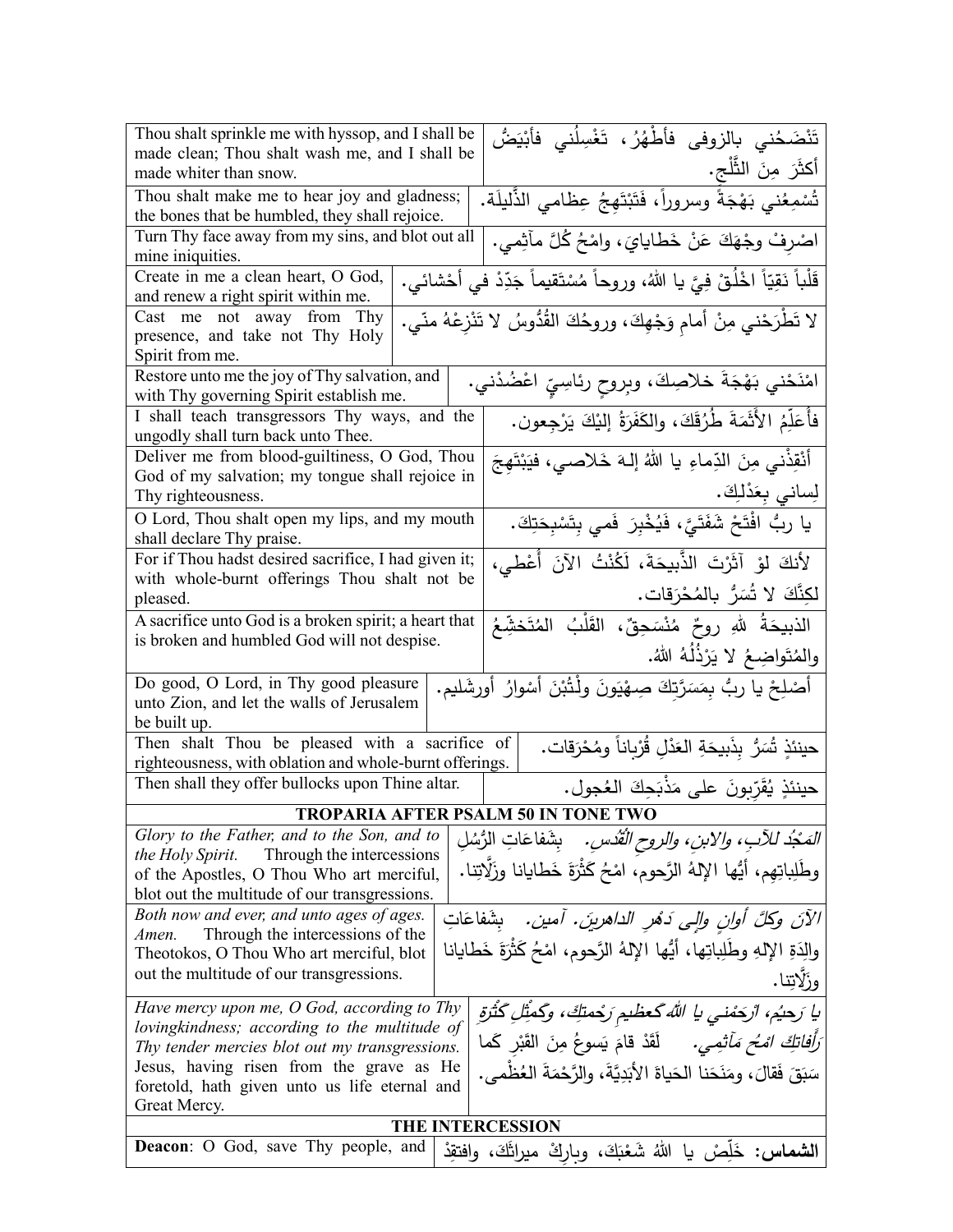| bless Thine inheritance. Visit Thy world<br>with mercy and compassions. Exalt the                      |  | عالَمَكَ بالرَّحمةِ والرَأفاتِ، وارْفَعْ شأنَ المسيحيينَ                               |
|--------------------------------------------------------------------------------------------------------|--|----------------------------------------------------------------------------------------|
| horn of Orthodox Christians, and send                                                                  |  | الأَرْثِوذُكْسيين، وأَسْبِغْ علينا مراحِمَكَ الغَنِيَّة، بِشَفاعاتِ                    |
| down upon us Thy rich mercies. Through<br>the intercessions of our all-immaculate                      |  | سَيّدَتِنا والِدَةِ الإِلهِ الكُلِّيَّةِ الطّهارَةِ والدائِمَةِ البَتوليَّةِ مَرْيَمِ؛ |
| Lady the Theotokos and ever-virgin Mary;                                                               |  | وبِقُوَّةِ الصَّليبِ الكَريمِ المُحْييِ؛ وبطِلْباتِ القُوّاتِ السَّماوِيَّةِ           |
| by the might of the precious and life-giving<br>Cross; by the protection of the honorable              |  | المُكَرَّمَةِ العادِمَةِ الأجْسادِ؛ والنَّبيِّ الكَريمِ السَّابِقِ المَجيدِ            |
| bodiless Powers of heaven; at the                                                                      |  | يوحَنَّا المَعْمَدان؛ والقِدّيسَيْنِ المُشَرَّفَيْنِ الرَّسولَيْنِ بُطْرُسَ            |
| supplication of the honorable, glorious                                                                |  | وبولُسَ، وسائِر الرُّسُلِ المُشَرَّفينَ الجَديرينَ بِكُلِّ مَديح؛                      |
| prophet, forerunner and Baptist John; of<br>the holy, glorious, all-laudable apostles                  |  | وآبائِنا القِدّيسينَ مُعَلَّمي المَسْكونَةِ رؤساءِ الكَهَنَةِ المُعَظِّمينَ            |
| Peter and Paul, and of all the holy apostles;                                                          |  | باسيليوسَ الكبير ، وغريغوريوسَ اللاهوتي، ويوحَنَّا الذَهَبِيِّ                         |
| of our fathers among the saints, great<br>hierarchs and ecumenical teachers Basil                      |  |                                                                                        |
| the Great, Gregory the Theologian and                                                                  |  | الفَم؛ وأبائِنا القِدّيسينَ أثَناسيوسَ وكيرلِّسَ وبوحَنا الرَّحيم                      |
| John Chrysostom; Athanasius, Cyril and                                                                 |  | بَطَارِكَةِ الإِسْكَنْدَرِيَّة، وأبينا القِديسِ نيقولِاوسَ رَئِيسِ أَساقِفَةِ          |
| John the Merciful, patriarchs of<br>Alexandria; Nicholas of Myra, Spyridon of                          |  | ميرا الليكِيَّة، واسْبيريدونَ أسْقُفِ تْريميثوسَ، ونِكْتاريوسَ                         |
| Trimythous and Nektarios of Pentapolis                                                                 |  | أَسْقُفِ الْمُدُنِ الْخَمْسِ الْعَجائِبِيينِ، وأَبينا القِدّيسِ تيخونَ                 |
| the Wonderworkers; of our fathers among<br>the saints Tikhon, patriarch of Moscow and                  |  | بَطْرِيَرْكَ موسكو، والقدّيسِ رافائيلَ أَسْقُفِ بْروكلين؛                              |
| Raphael, bishop of Brooklyn; of the holy,                                                              |  | والقديسِينَ المَجيدينَ الشَّهَداءِ العُظُماءِ جاورجيوسَ اللابِسِ                       |
| glorious, great-martyrs, George the<br>Trophy-bearer, Demetrios the Myrrh-                             |  | الظَّفَرِ ، وديميتْرِيوسَ المُفيضِ الطيب، وثيودورسَ                                    |
| streamer, Theodore the Soldier, Theodore                                                               |  | التيروني، وثيودورسَ قائِدِ الجَيْش، وميناسَ الصانِع                                    |
| the General, and Menas the<br>Wonderworker; of the hieromartyrs                                        |  | العَجائِب؛ والقِدّيسينَ الشَّهَداءِ إغْناطِيوسَ المُتَوَشِّحِ بالله،                   |
| Ignatius the God-bearer of Antioch,                                                                    |  | خَرالَمْبوسَ والِفْتْيرِيوس؛ والشَّهيداتِ العَظيماتِ تَقْلا، بَرْبارَة،                |
| Charalampos and Eleutherios; of the holy,<br>glorious great women martyrs, Thekla,                     |  | أَنَسْطَاسِيا، كَاثْرِينا، كيرياكى، فوتينى، مارينا، باراسكيفا،                         |
| Barbara, Anastasia, Katherine, Kyriaki,                                                                |  | وآيرين؛ والقِدّيسينَ المَجيدينَ الشُّهَداءِ المُتَأَلِّقِينَ بالظَفَرِ؛                |
| Photeini, Marina, Paraskeva and Irene; of<br>the holy, glorious, right-victorious                      |  | وآبائِنا الأبرار المُتَوَشِّحينَ بالله؛ والقِدّيس(ةِ) (فُلان، فُلانة)                  |
| martyrs; of our venerable and God-bearing                                                              |  | شَفِيْع(4) وَحامي(4) هَذِهِ الرَّعِيَّةِ المُقَدَّسة؛ والقِدِّيسَيْن                   |
| fathers who shone in the ascetic life; of the<br>holy and righteous ancestors of God,                  |  |                                                                                        |
| Joachim and Anna; of the holy, glorious,                                                               |  | الصِدِّيقَيْنِ جَدَّي المَسيحِ الإِلهِ، يواكيمَ وحنَّة؛  والرَّسولِ                    |
| and all-laudable Apostle Thomas, called                                                                |  | الْجَديرِ بِكُلِّ مَديحٍ توما الذي يُقالُ لَهُ التَوْأُمِ؛ والنَّبِي إشَعِيَا،         |
| "The Twin"; whose memory we celebrate<br>today, and of all the saints: we beseech                      |  | والشَّهِيدِ خريسْتُوفُورُس من لِيكِيَّا، ونَقْلِ رُفَاتِ القِدِّيسِ                    |
| Thee, O most merciful Lord, hearken unto                                                               |  | نِيقُولِاوِسَ العَجَائِبِيِّ أَسْقُفِ مِيرا اللِلِكِيَّة؛ الذينَ نُقيمُ تَذْكارَهُمُ   |
| the petitions of us sinners who make our<br>supplications unto Thee, and have mercy                    |  | الْيَوْمَ، وجَميع قِدّيسيكَ، نَتَضَرَّعُ إِلَيكَ أَيُّها الرَّبُّ الْجزيلُ             |
| upon us.                                                                                               |  | الرَّحْمَةِ، فاسْتَجِبْ لَنا نَحْنُ الْخَطَأَةَ الطالبينَ إليكَ وارْحِمْنا.            |
| <b>Choir:</b> Lord, have mercy. <i>(twelve times)</i>                                                  |  | ا <b>لمرتل:</b> يا رَبُّ ارْحَمْ. (12 مرات)                                            |
| <b>Priest:</b> Through the mercy and compassions and                                                   |  | ا <b>لكاهن:</b> برَحْمَةِ ورَأَفاتِ ابْنِكَ الوَحيدِ ومَحَبَّتِهِ لِلْبَشَرِ ،         |
| love for mankind of Thine Only-begotten Son,                                                           |  | الذي أنتَ مُبارَكٌ مَعَهُ ومعَ روحِكَ الكُلِّيّ قُدْسُهُ الصَّالِح                     |
| with Whom Thou art blessed, together with Thine<br>all-holy, and good, and life-giving Spirit: now and |  | والمُحْيي، الآنَ وكُلَّ أُوانِ وإِلَى دَهْرِ الداهِرينِ.                               |
| ever, and unto ages of ages.                                                                           |  |                                                                                        |
| Choir: Amen.                                                                                           |  | ا <b>لمرتل:</b> آمين.                                                                  |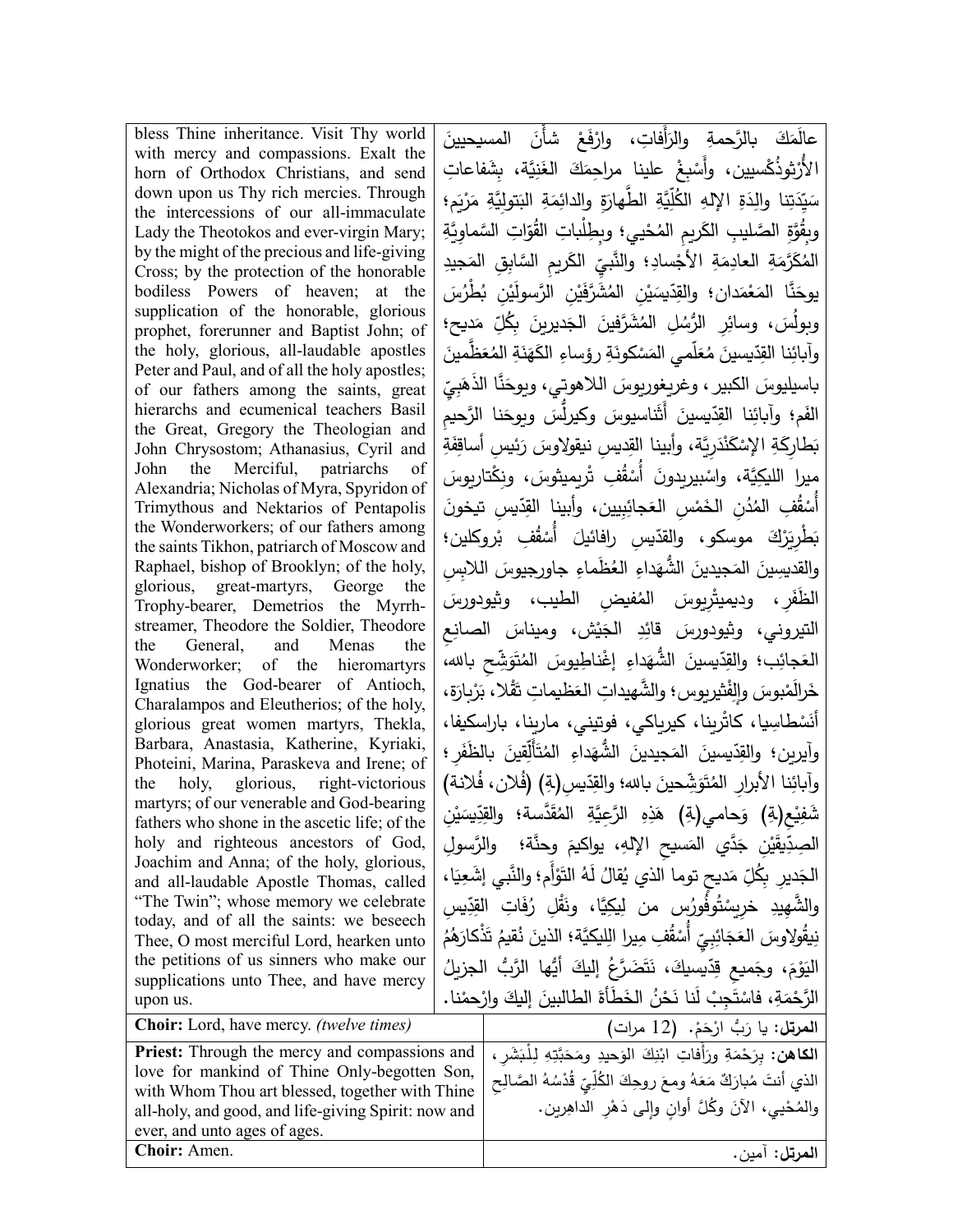## **KONTAKION AND OIKOS FOR THOMAS SUNDAY (Plain Reading)**

| With his searching right hand, Thomas did          | باليَمين الفُضُوليَّة، أيُّها المَسيحُ الإِلهُ، جَسَّ تُوما                      |
|----------------------------------------------------|----------------------------------------------------------------------------------|
| probe Thy life-bestowing side, O Christ God;       |                                                                                  |
| for when Thou didst enter whilst the doors were    | جَنْبَكَ الواهِبَ الحَياة. فإنَّهُ لمّا دَخَلْتَ والأَبْوابُ مُغْلَقَة،          |
| shut, he cried out unto Thee with the rest of the  | هتَفَ إليكَ معَ سائِرِ التَّلاميذِ: أَنْتَ هوَ رَبِّي وإلهي.                     |
| Apostles: Thou art my Lord and my God.             |                                                                                  |
| Who preserved the Disciple's hand unconsumed       | مَنْ ذا الذي حَفِظَ كَفَّ النِّلميذِ غيرَ ذائِبَةٍ لَمّا دَنَتْ                  |
| when he drew nigh unto the fiery side of the Lord? |                                                                                  |
| Who gave it the daring and strength to feel the    | مِنَ الْجَنْبِ النَّارِيِّ؟ أَمْ مَنْ وَهَبَهُ الْجَسارَةَ فَاسْتَطَاعَ          |
| bone that was flaming? Surely, it was that which   | أَنْ يَلْمُسَ عُضْواً مُلْتَهباً؟ ذلِكَ ولا شَكَّ هُوَ الجَنْبُ                  |
| was touched. For if that side had not bestowed     |                                                                                  |
| might unto that earthen right hand, how could it   | المُفَتَّش. فَلَوْ لَمْ يَمْنَحِ الْجَنْبُ الْيَدَ الثُّرابِيَّةَ قُوَّةً، لَمَا |
| have touched those wounds which caused both        | اسْتَطَاعتْ أَنْ تُفَتِّشَ الآلامَ الّتي زَعْزَعَتْ ما فَوْقُ                    |
| things above and below to quake? This grace was    |                                                                                  |
| given to Thomas that he might touch and cry out    | وما أَسْفَل. فَلِتوما وُهِبَتْ نِعْمَةُ تَفْتِيثِيها، فَهَتَفَ نَحْوَ            |
| to Christ: Thou art my Lord and my God.            |                                                                                  |
|                                                    | المَسيح: أَنْتَ هوَ ربّي وإلهي.                                                  |
|                                                    |                                                                                  |

## **THE SYNAXARION (Plain Reading)**

On May 9 in the Holy Orthodox Church, we commemorate the Prophet Isaiah; Martyr Christopher of Lycia; and the translation to Bari of the relics of Nicholas the wonderworker, archbishop of Myra in Lycia.

On this day, the second Sunday of Pascha, we inaugurate the celebration of Christ's Resurrection, and the occasion whereon the Holy Apostle Thomas touched the Savior's side.

*Verses*

If the seals of the Virgin's womb and of the grave did not hinder Thee,

How could the seals of the doors hinder Thy might, O Savior?

This day is called New Sunday, Thomas Sunday or Anti-Pascha. The last term means "in place of Pascha" because Thomas did not immediately hear of Christ's Resurrection and disbelieved it. We remember his doubt but do not repeat it. After this Sunday, the Church dedicates Sunday to the Resurrection.

As the Disciples were gathered together on the Sunday of the Resurrection, Jesus entered and greeted them in His usual way, saying, "Peace be unto you." Then He showed them His hands, feet and side. Jesus ate before His Disciples and reassured them of His Resurrection. However, Thomas was not with them at that time, and insisted upon seeing the Savior's scars—the print of the nails in His hands and feet, and the spear in His side—before he would believe that Jesus was risen. Eight days later Christ appeared again to the Disciples, this time with Thomas present. The Master told Thomas to see and feel. Then Thomas immediately cried out, "My Lord and my God!" But Jesus tells His Disciples, "Blessed are those who have not seen and yet believe." This event also clearly illustrates the human and divine Natures of Christ.

By the intercessions of Thine Apostle Thomas, O Christ our God, have mercy on us. Amen.

## **THE KATAVASIAE OF THE PASCHAL CANON IN TONE ONE**

| Ode 1. It is the day of Resurrection, let us be<br>radiant, O ye peoples; Pascha, the Lord's Pascha;<br>for Christ God hath brought us from death unto<br>life, and from earth unto Heaven as we sing the<br>triumphal hymn. | 1- أَلْيَوْمَ يَوْمُ الْقِيامَةِ فَلْنَتَلأَلأ أَيُّها الشُّعوبُ، لأَنَّ<br>الفِصْحَ هوَ فِصْحُ الرَّبِّ، وذلِكَ لأنَّ المَسيحَ إلهَنا<br>قَدْ أجازَنا مِنَ المؤتِ إلى الحَياة، ومنَ الأرْضِ إلى                  |
|------------------------------------------------------------------------------------------------------------------------------------------------------------------------------------------------------------------------------|-------------------------------------------------------------------------------------------------------------------------------------------------------------------------------------------------------------------|
|                                                                                                                                                                                                                              | السَّماء، نَحنُ المُنْشِدينَ نَشيدَ النَّصْرِ والظَّفَرِ .                                                                                                                                                        |
| Ode 3. Come, let us drink a new drink, not one<br>marvelously brought forth from a barren rock, but<br>the Source of incorruption, which springeth forth<br>from the grave of Christ, in Whom we are<br>established.         | هَلُمّوا بنا نَشْرَبُ مَشْروباً جديداً، ليس مُسْتَخْرَجاً $\mathcal{S}$<br>بآيَةٍ باهِرَةٍ مِنْ صَخْرةٍ صَمَّاء، لَكَنَّهُ يَنْبُوعُ عَدَم<br>الفَسادِ، بِفَيَضانِ المَسيحِ مِنَ القَبْرِ ، الذي بِهِ نَتَشَدَّد. |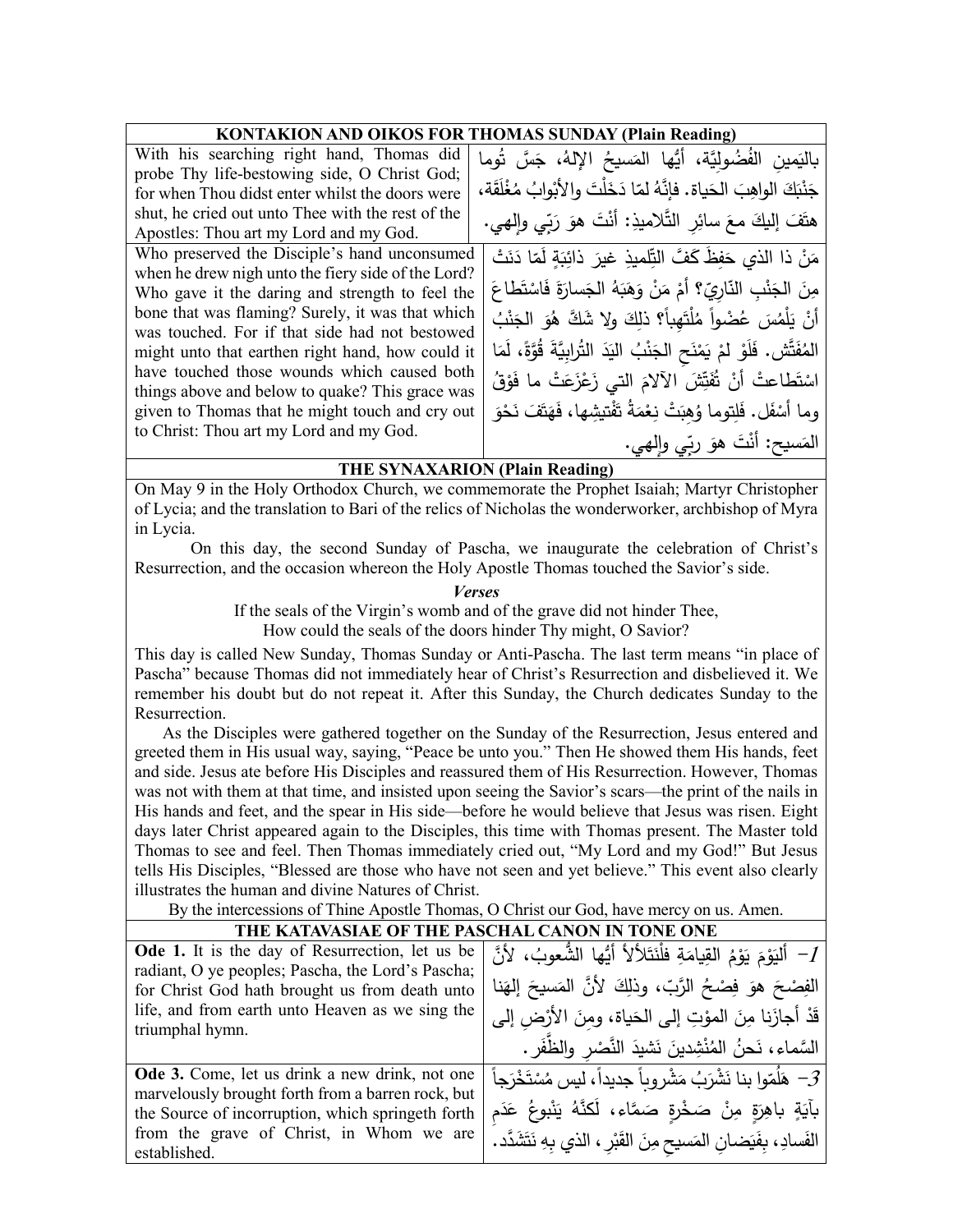| Ode 4. Let the Prophet Habakkuk, the proclaimer                                                    | لِيَقِفْ مَعَنا على المَحْرِسِ الإلهيِّ حَبَقوقُ $-4$                                          |
|----------------------------------------------------------------------------------------------------|------------------------------------------------------------------------------------------------|
| of divine things, keep the divine watch with us,                                                   |                                                                                                |
| and show forth the radiant Angel who with                                                          | المُتَفَوِّهُ باﻹلهِيّاتِ، ولْيُرنا المَلاكَ المُتَّشِحَ الضِّياءَ                             |
| resounding voice hath declared: Today doth bring<br>salvation to the world, for Christ is risen as | قائِلاً جِهاراً: اليومَ خَلاصٌ لِلْعالَمِ، لأنَّ المَسيحَ قَدْ                                 |
| omnipotent.                                                                                        | قامَ، بِما أَنَّهُ عَلى كُلِّ شَيْئٍ قَديرٍ .                                                  |
| Ode 5. Let us arise in the deep dawn and, instead                                                  | <i>5</i> ۖ لِنَبْتَكِرَنَّ مُدَّلِجِينَ دِلْجَةً عَميقَة، ولْنُقَرّبَنَّ لِلْسَيّدِ            |
| of myrrh, offer praise to the Master; and we shall                                                 |                                                                                                |
| see Christ, the Sun of Righteousness, Who                                                          | التَّسْبِيحَ النَّقيِّ عِوَضَ الطِّيبِ الزَّكي، ولِّنُعايِن                                    |
| causeth life to dawn for all.                                                                      | المَسيحَ الذي هوَ شَمْسُ العَدْلِ، مُطْلِعاً الحَياةَ لِلْكُلِّ.                               |
| Ode 6. Thou didst descend into the deepest parts                                                   | أَيُّها المَسيحُ، لَقَدْ نَزَلْتَ إلى أسافِلِ دَرَكاتِ $\delta$                                |
| of the earth, and didst shatter the everlasting bars                                               |                                                                                                |
| that held fast those that were fettered, O Christ.                                                 | الأَرْض، فَسَحَقْتَ الأَمْخالَ الذَّهْرِيَّةَ المُثَبَّتَةَ                                    |
| And on the third day, like Jonas from the sea                                                      | الضابِطَةَ المُعْتَقَلينَ، وفي اليَوْمِ الثَّالِثِ بَرَزْتَ                                    |
| monster, Thou didst arise from the grave.                                                          | ناهِضاً مِنَ القَبْرِ كَما بَرَزَ يونانُ مِنَ الْحُوتِ.                                        |
| Ode 7. The only blest and most glorious God of                                                     | 7– إِنَّ الذي أَنْقَذَ الفِتْيَةَ مِنَ الأَتُونِ لَمّا صارَ إِنْسَاناً،                        |
| our Fathers, Who hath redeemed the Children                                                        |                                                                                                |
| from the furnace, is become man, and as a                                                          | تَأَلَّمَ كَمائِتٍ، وبِألامِهِ سَرْبَلَ المائِتَ جَمالَ عَدَم                                  |
| mortal doth suffer, and through suffering doth                                                     | الفَسادِ، أَعْنِي بِهِ إِلهَ آبائِنَا الْمُبارَكَ والمُمَجَّدَ وَحْدَه.                        |
| clothe mortality with the grace of incorruption.                                                   |                                                                                                |
| We praise, we bless, and we worship                                                                | ُن <i>َسَبَّحُ وُنُنارِكُ وَنَسْكُدُ لِلْرَبِّ.      8-</i> إِنَّ هَذَا الْيَوْمَ الْمَدْعُوَّ |
| the Lord. Ode 8. This chosen and                                                                   | المُقَدَّسَ، الذي هُوَ أَوَّلُ السُّبوتِ ومَلِكُها وسَيِّدُها، إنَّما هُوَ عيدُ                |
| holy day is the first of the Sabbaths,                                                             |                                                                                                |
| the queen and lady, the feast of feasts,<br>and the festival of festivals, wherein                 | الأعْيادِ ومَوْسِمُ المَواسِمِ، الذي فيهِ نُبارِكُ المَسيحَ إلى الأذْهارِ .                    |
|                                                                                                    |                                                                                                |
|                                                                                                    |                                                                                                |
| we bless Christ unto the ages.                                                                     |                                                                                                |
| <b>Deacon:</b> The Theotokos and Mother of the<br>Light, let us honor and magnify in song.         | ا <b>لشماس:</b> لوالدَةِ الإلهِ وأمِّ النورِ بالتسابيح نُكَرِّمُ مُعَظِّمين.                   |
| THE NINTH ODE OF THE CANON OF THOMAS SUNDAY IN TONE ONE                                            |                                                                                                |
| O most radiant lamp, the Theotokos, the                                                            | أَيَّتُها المِصْباحُ السَّاطِعُ الضِّياءِ وأَمُّ اﻹلهِ، والشَّرَفُ الذي                        |
| immeasurable honor, which is more                                                                  |                                                                                                |
| exalted than all creatures, with praises do                                                        | لا قِياسَ لَهُ، الأَرْفَعُ مِنَ الْخَلائِقِ جَميعِها، بالتَسابيح لَكِ                          |
| we magnify thee.                                                                                   | نُعَظِمُ.                                                                                      |
| Glory to Thee, our God, glory to Thee.                                                             | <i>الممْذُ لَكَ يا إلهَنا الممْذُ لَكَ.</i> أيُّها المَسيحُ في نَهارِكَ الكُلِّيِّ             |
| On Thy all-radiant day, more resplendent                                                           |                                                                                                |
| with the light of grace, O Christ, in which                                                        | الْضِّياءِ، الفائِقِ اللَّمَعانِ بِنورِ النِّعْمَةِ، الذي بِهِ حَضَرْتَ في                     |
| Thou didst appear in the comliness of                                                              | وَسَطِ تَلاميذِكَ بِحُسْنِ الجَمالِ، بالتَسابيح لكَ نُعَظِّم.                                  |
| beauty to Thy Disciples, with praises do<br>we magnify thee.                                       |                                                                                                |
| Glory to the Father, and to the Son, and to the                                                    |                                                                                                |
| Holy Spirit. O Thou Whose side was probed                                                          | <i>التَعبُّدُ للأَبِ، والإبنِ، والروح القُدْسِ.</i> يا مَنْ فُثِّثَن                           |
| and touched with the earthly palm, not burned by                                                   | جَنبَهُ، ولَمِسَ بالكَفِّ الثُرابِيِّ ولَمْ تُحْرِقُهُ بنارِ                                   |
| the fire of Thine immaterial Divinity, with praises                                                | لاهوتِكَ البَريءِ مِنَ الهَيولي، بالتَسابيح لكَ نُعَظِّم.                                      |
| do we magnify Thee.                                                                                |                                                                                                |
| Both now and ever, and unto ages of ages.<br>O Christ, Who didst rise from<br>Amen.                | الآنَ وكلَّ أوانِ وإلى دهرِ الداهرينَ. آمين. أيُّها المَسيحُ،                                  |
| the tomb, being God, though we have not                                                            | أَنْتَ الذي قُمْتَ مِنَ القَبْرِ بِما أَنَّكَ إِلهٌ. وإِنْ كُنَّا لَمْ نُشاهِدْكَ،             |
| beheld Thee, yet have we with eager hearts                                                         |                                                                                                |
| believed in Thee, and with songs of praise<br>do we magnify Thee.                                  | ولكِنَّنا قدْ آمَنَّا بِكَ بِقَلْبٍ مُشْتاقٍ، وبِالتسابيح لَكَ نُعَظِّم.                       |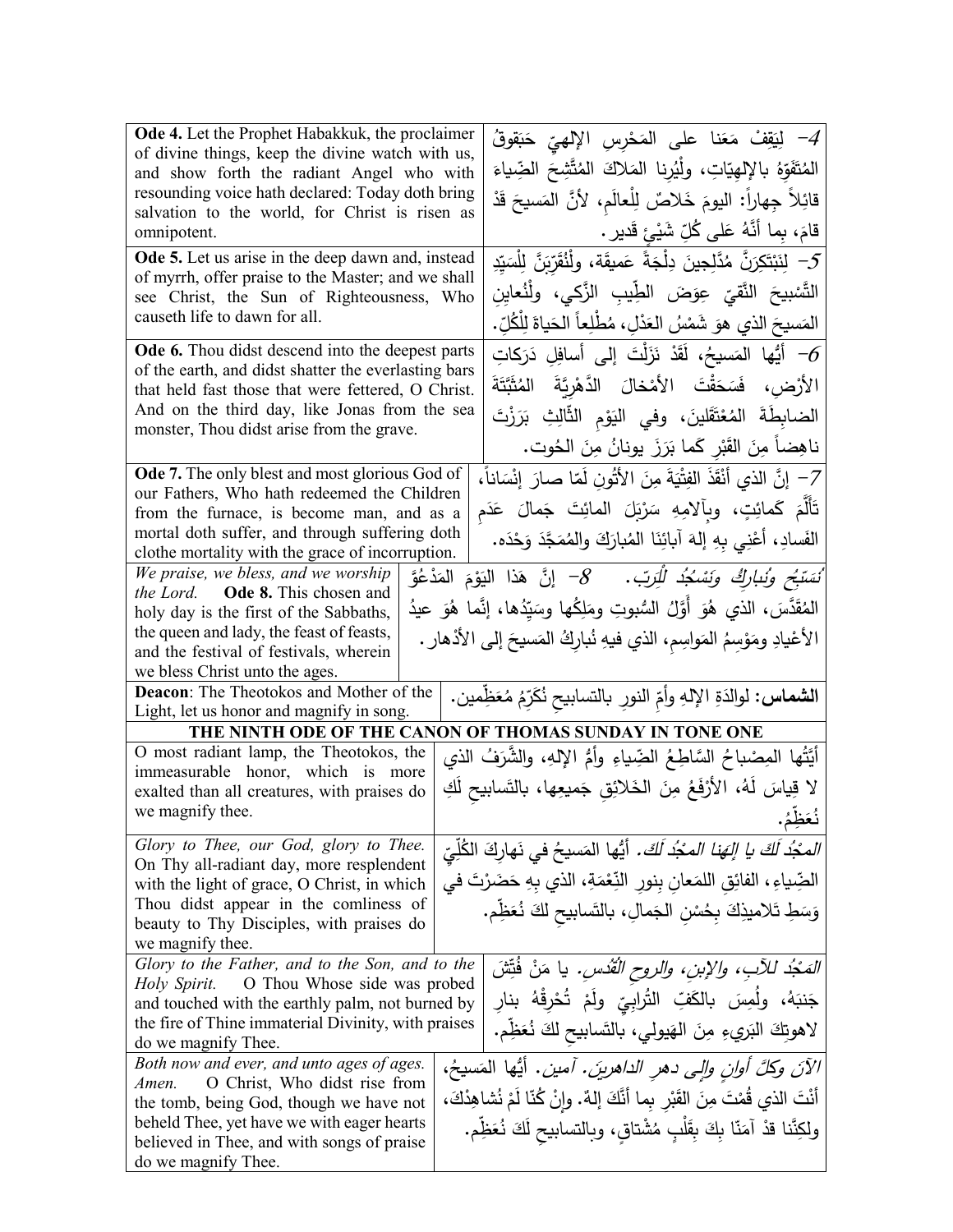| THE NINTH KATAVASIA OF THE PASCHAL CANON IN TONE ONE                                                                 |                                                                                       |  |
|----------------------------------------------------------------------------------------------------------------------|---------------------------------------------------------------------------------------|--|
| The Angel cried unto her that is full of grace: $O$                                                                  | إِنَّ الْمَلاكَ تَفَوَّهَ نَحْوَ الْمُنْعَمِ عَلَيْها: أَيَّتُها الْعَذْرِاءُ         |  |
| pure Virgin, rejoice, and again I say, rejoice; for<br>thy Son hath arisen from the grave on the third               | النَّقِيَّةُ افْرَحي، وأقولُ أَيْضاً افْرَحِي، لأَنَّ ابْنَكِ قَدْ                    |  |
| day.                                                                                                                 | قامَ مِنَ القَبْرِ في اليَوْمِ الثَّالِثِ. إسْتَنيرِي، اسْتَنيرِي،                    |  |
| Shine, shine, O new Jerusalem, for the glory of the                                                                  |                                                                                       |  |
| Lord hath arisen upon thee; dance now and be<br>glad, O Zion, and do thou exult, O pure                              | يا أُورَشَليمُ الجَديدَة، لأَنَّ مَجْدَ الرَّبِّ قَدْ أَشْرَقَ عَليكِ،                |  |
| Theotokos, in the arising of Him Whom thou didst                                                                     | إفْرَحي الآنَ وتَهَلَّلي يا صِهْيونُ، وأَنْتِ يا والِدَةَ الإِلهِ                     |  |
| bear.                                                                                                                | النَّقِيَّة، إطْرَبِي بِقِيامَةِ وَلَدِك.                                             |  |
| THE LITTLE LITANY                                                                                                    |                                                                                       |  |
| Deacon: Again and again, in peace, let us pray to the<br>Lord.                                                       | ال <b>شماس:</b> أَيْضاً وأَيْضاً بِسَلامٍ إلى الرَّبِّ نَطْلَب.                       |  |
| Choir: Lord, have mercy.                                                                                             | ا <b>لجوق</b> : يا ربُّ ارْحَمْ.                                                      |  |
| Deacon: Help us; save us; have mercy on us; and keep                                                                 | ا <b>لشماس:</b> أعْضُدْ، وَخَلِّصْ، وارْحَمْ، واحفَظْنا يا اللهُ بِنِعْمَتِكَ.        |  |
| us, O God, by Thy grace.                                                                                             | ا <b>لجوق</b> : يا رِبُّ ارْحَمْ.                                                     |  |
| Choir: Lord, have mercy.                                                                                             | ا <b>لشماس: بع</b> دَ ذِكْرِنا الْكُلِّيَّةَ القداسَةِ، الطاهِرَةَ، الفائِقَةَ        |  |
| <b>Deacon:</b> Calling to remembrance our all-holy,<br>immaculate, most-blessed and glorious Lady the                | البَرَكاتِ المَجيدة، سيِّدَتَنا والِدَةَ الإِلهِ الدائِمَةَ البَتولِيَّةِ مَرْيَمَ    |  |
| Theotokos and ever-virgin Mary, with all the saints: let                                                             | مَعَ جَميع القدِّيسين، لِنودِعْ أَنفُسَنا وبَعْضُنا بَعْضاً وَكُلَّ                   |  |
| us commend ourselves and each other, and all our life<br>unto Christ our God.                                        | حَياتِنا لِلْمَسيحِ الإِله.                                                           |  |
| Choir: To Thee, O Lord.                                                                                              | ا <b>لجوق:</b> لكَ يا ربّ.                                                            |  |
| Priest: For all the powers of Heaven praise Thee, and unto                                                           | ا <b>لكاهن:</b> 'لأنَّهُ إِيَّاكَ شُبَحُ كُلُّ قُوَّاتُ السَّماواتِ، ولَكَ يُرْسِلونَ |  |
| Thee do they ascribe glory: to the Father, and to the Son,<br>and to the Holy Spirit; now and ever, and unto ages of | المَجْدَ أَيُّها الآبُ والإبنُ والرُّوحُ القُدُسُ، الآنَ وكلَّ أوانِ وإلى             |  |
| ages.                                                                                                                | دَهْرِ الدَّاهِرِينِ.                                                                 |  |
| Choir: Amen.                                                                                                         | ا <b>لجوق</b> : آمين.                                                                 |  |
| Holy is the Lord our God. ( <i>THRICE</i> )                                                                          | قُدُوسٌ هُوَ الرَّبُّ إِلهُنا. (ثلاثاً)                                               |  |
| <b>EXAPOSTEILARIA OF THOMAS SUNDAY IN TONE THREE</b>                                                                 |                                                                                       |  |
| $(**Thou Who, as God, adornest**)$                                                                                   |                                                                                       |  |
| O Thomas, thou hast searched out * My wounded                                                                        | يا توما لا تَكُنْ غَيْرَ مُؤمن، أنا الذي لأجلِكَ                                      |  |
| limbs with thine own hand; * doubt not of Me<br>Who was wounded * for thee, but have a single                        | جُرِّحْتُ، وفتَّشتَ جِراحي بِيَدَيْكَ، فَبِعَزْمِ مُتَّفِقٍ مَعَ                      |  |
| mind * with the disciples, and preach Me, * the                                                                      | التلاميذِ إكْرِزْ بي، أَنَّني إِلهٌ حَيٍّ. (مرتين)                                    |  |
| Living God, to all mankind. (TWICE)                                                                                  |                                                                                       |  |
| On this day spring is fragrant; * the new creation<br>danceth now; * today the bars have<br>been                     | اليَوْمَ الربيعُ مانِحٌ شَذاهُ، والخَليقةُ الجَديدةُ تفرَحُ،                          |  |
| taken $*$ off of the doors of disbelief, $*$ as the                                                                  | اليَوْمَ تُرْفَعُ أقفالُ الأبوابِ، مَعْ عَدَمِ إيمانِ توما                            |  |
| friend Thomas doth cry out: * Thou art my Lord                                                                       | الحبيبُ إِذْ يَهْتِفُ: أَنتَ هوَ رَبِّي وإِلهي.                                       |  |
| and God.                                                                                                             |                                                                                       |  |
| <b>AINOI (PRAISES) IN TONE ONE</b>                                                                                   |                                                                                       |  |
| Let everything that hath breath, praise the Lord.<br>Praise ye the Lord from the heavens; praise Him                 | ݣُلُّ   نَسَمَةٍ    فَلْثُسَبِّحِ    الرَّبِّ.    سَبِّحوا    الرَّبَّ    مِنَ        |  |
| in the heights. To Thee, O God is due our song.                                                                      | السَّماواتِ، سَبّحوهُ في الأعالى، لأنه لكَ يَليقُ                                     |  |
|                                                                                                                      | التِّسبيحُ يا الله.                                                                   |  |
| Praise ye Him, all His angels; praise ye Him, all                                                                    | سَبّحوهُ يا جَميعَ ملائِكَتِهِ، سَبّحوهُ يا سائِرَ  قَوّاتِهِ،                        |  |
| His hosts. To Thee, O God, is due our song.                                                                          | لأنه لكَ يليقُ التَّسْبِيحُ يا الله.                                                  |  |
|                                                                                                                      |                                                                                       |  |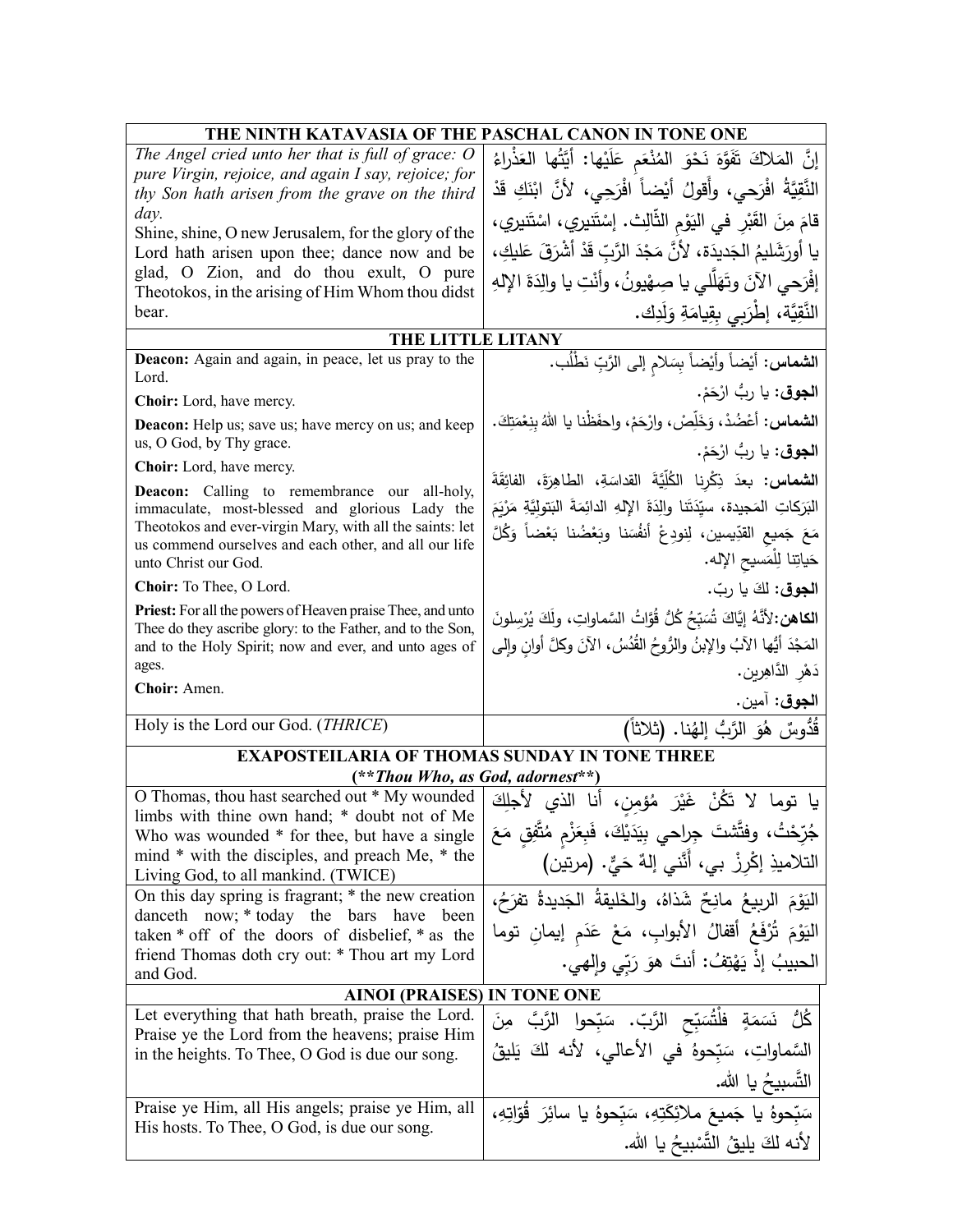| For Thomas Sunday in Tone One (** O all-lauded Martyrs**)                                                 |                                                                               |  |
|-----------------------------------------------------------------------------------------------------------|-------------------------------------------------------------------------------|--|
| Verse 1. Praise God in His sanctuary: praise Him                                                          | 1– سَــتَبِحول اللهَ في قَدِيسِــيه، سَــتَبِحوهُ في قَلْكِ                   |  |
| in the firmament of His power. Praise Him for His                                                         | ُقَوِّتِهِ. سَــَّبِحوُهِ على مَقَدَرِتِهِ، سَــَبِحوُهُ نَظْير كَثَرَةٍ      |  |
| mighty acts: praise Him according to His excellent<br>greatness. O life-giving Lord, after Thy dread *    |                                                                               |  |
| Resurrection, as Thou brakest not the seals of the                                                        | صَ <i>َطَّمَتِه .</i> يا يَســــــوعُ الواهِبُ الحَياة، مِثْلَما لَمْ         |  |
| tomb, so when the doors had been shut fast, * Thou                                                        | تَفُكَّ أَخْتامَ اللَّحْدِ حينَ قِيامَتِكَ مِنَ القبرِ ، هكَذا                |  |
| didst likewise enter * and while bringing joy of                                                          | دَخَلْتَ على الرُّسُــــلِ المَجيدينَ والأبوابُ مُغْلَقَةً،                   |  |
| heart * to Thine all-famed Apostles didst grant                                                           |                                                                               |  |
| Thine upright Spirit unto them * for the sake of<br>Thine immeasurable * and Great Mercy, * O             | مُفَرّحاً لَهُمْ، ولِلْحينِ قَدْ مَنَحْتَهُمْ روحـاً قَويمـاً                 |  |
| Almighty Christ our God.                                                                                  | لِعُظْمى مَراحِمِكَ.                                                          |  |
| <b>Verse 2.</b> Praise Him with the sound of the trumpet.                                                 | 2–  سَــــَـبِحوهُ بِلْـحنِ النُبوقِ، سَــــَـبِحوهُ بِالمزمارِ               |  |
| Praise Him with the psaltery and harp.<br>O life-                                                         |                                                                               |  |
| giving Lord, after Thy dread * Resurrection, as                                                           | يا يَســـــوعُ الواهِبُ الحَياة، مِثْلَما لَمْ<br>والقيثارة.                  |  |
| Thou brakest not the seals of the tomb, so when the<br>doors had been shut fast, * Thou didst likewise    | تَفُكَّ أَخْتامَ اللَّحْدِ حينَ قِيامَتِكَ مِنَ القبرِ ، هكذا                 |  |
| enter * and while bringing joy of heart * to Thine                                                        | دَخَلْتَ على الرُّسُــــلِ المَجيدينَ والأبوابُ مُغْلَقَةً،                   |  |
| all-famed Apostles didst grant Thine upright Spirit<br>unto them * for the sake of Thine immeasurable *   | مُفَرِّحــاً لَهُمْ، ولِلْحينِ قَـدْ مَنَحْتَهُمْ روحـاً قَويمـاً             |  |
| and Great Mercy, * O Almighty Christ our God.                                                             | لِعُظمى مَراحِمِكَ.                                                           |  |
| Verse 3. Praise Him with the timbrel and dance;                                                           | 3– سَبْحوُه بالطّبلِ والمَصـافّ، سَبْحوُه بالأوتار                            |  |
| praise Him with stringed instruments and organs.<br>When Thou didst appear, O blessed Lord, * to Thy      | َ <i>وَلَاتِ الطَّرَبِ.</i> لَمّا دَخَلْتَ أَيُّها الرَّبُّ على               |  |
| ven'rable disciples, Thomas, also called Didymus,                                                         | تَلاميذِكَ، لَمْ يكُنْ تومـا هُنـاكَ، ولـذلِكَ ارْتـابَ                       |  |
| was absent from their midst. * Wherefore, he                                                              |                                                                               |  |
| believed not * in Thy Rising from the dead * and<br>cried to them that saw Thee: Except I put my finger   | بِأَمْرِ القيامةِ، ونَحْوَ مُعايِنيكَ صَرَخَ قائِلاً: ما لَمْ                 |  |
| in His side * and the marks made by the piercing                                                          | أَلْقِ بِإِصْبَعِي فِي جَنْبِ سَيِّدِي، وآثارِ الْمَساميرِ،                   |  |
| nails, * I believe not * that the Lord is risen again.                                                    | لَسْتُ أَوْمنُ قَطَّ بِقِيامَتِه.                                             |  |
| Verse 4. Praise Him upon the loud cymbals: praise<br>Him upon the high-sounding cymbals.                  | 4– سَبِّحوهُ بِنَغَماتِ الصُّـنوجِ، سَبِّحوهُ بِصُـنوجِ<br>Let                |  |
| everything that hath breath praise the Lord.                                                              | التهْليلِ، كُلُّ نَسَسَمَةٍ فَلْتَسَبِّحِ الرَّبِّ.       أَقَدْ صــاحَ<br>To |  |
| Thomas did the Lord exclaim: * As thou wilt, put<br>forth thy hand; touch Me and know Me to have an       | بتوما المَســـيحُ: فَتِّشْ مِثْلَما تَشـــاء، واعْرَفْنِي بَعْدَ              |  |
| earthen body that hath bones. * Be not unbelieving,                                                       | وَضْــــع يَدِكَ، بِلَحْمي وَعَظْمي وجِسْـــمى الثُرابي،                      |  |
| * but do as the others do * so likewise be believing.                                                     | وانْزَعْ عَدَمَ الإيمان. بَلْ أَيْقِنْ كَما أَيْقَنَ الْأَخْرُونِ.            |  |
| Then Thomas was persuaded and he cried: * Thou,<br>O Jesus, art my Lord and God; * praise and glory *     | فَهَتَفَ توما: المَجْدُ لِقِيامَتِكَ، أَنتَ هوَ رَبِّي وإلهي.                 |  |
| to Thy Rising from the dead.                                                                              |                                                                               |  |
|                                                                                                           | THE DOXASTICON OF THOMAS SUNDAY IN TONE SIX                                   |  |
| Glory to the Father, and to the Son, and to the                                                           | المَجْدُ للآبِ والإبنِ والروحِ القُدُسِ. الآنَ وكلَّ أوانِ                    |  |
| Holy Spirit; both now and ever, and unto ages of<br><i>ages. Amen.</i> Eight days after Thy Resurrection, | <i>والى دهرِ الـداهرينَ، أمين.</i> مِنْ بَعْدِ نَمانيةِ أيـام                 |  |
| O Jesus, the King, the Word, and only Son of the                                                          | لِقِيامَتِكَ يا يَسوعُ المَلِكُ، وكَلِمَةُ الآبِ الوَحيدِ، ظَهَرْتَ           |  |
| Father, Thou didst appear to Thy Disciples, the                                                           |                                                                               |  |
| doors being shut, granting them Thy peace. And<br>to the Disciple who believed not Thou didst show        | لِتَلامِيـٰذِكَ والأَبْوابُ مُغْلَقَـة، ومَنَحْتَهُمْ سَـــــلامَـكَ.         |  |
| the marks, saying, Reach out and probe My                                                                 | ولِلْتِلْمِيذِ الَّذِي لَمْ يؤمِنْ، أُرِيْتَ الرُّسِــــومَ قَائِلاً: هَلَمَّ |  |
| hands, feet and incorruptible side. But he, being                                                         | فَتِّشِ الْيَدَيْنِ والرّجْلَيْنِ والْجَنْبَ الْبَرِيءَ مِنَ الْفَســـــاد.   |  |
| convinced, cried out unto Thee, saying, My Lord<br>and my God, glory to Thee.                             | أَمَّا هُوَ فَاقْتَنَعَ، وهَتَفَ إِلَيْكَ: ربّي وإِلْهِي المجدُ لَك.          |  |
|                                                                                                           |                                                                               |  |